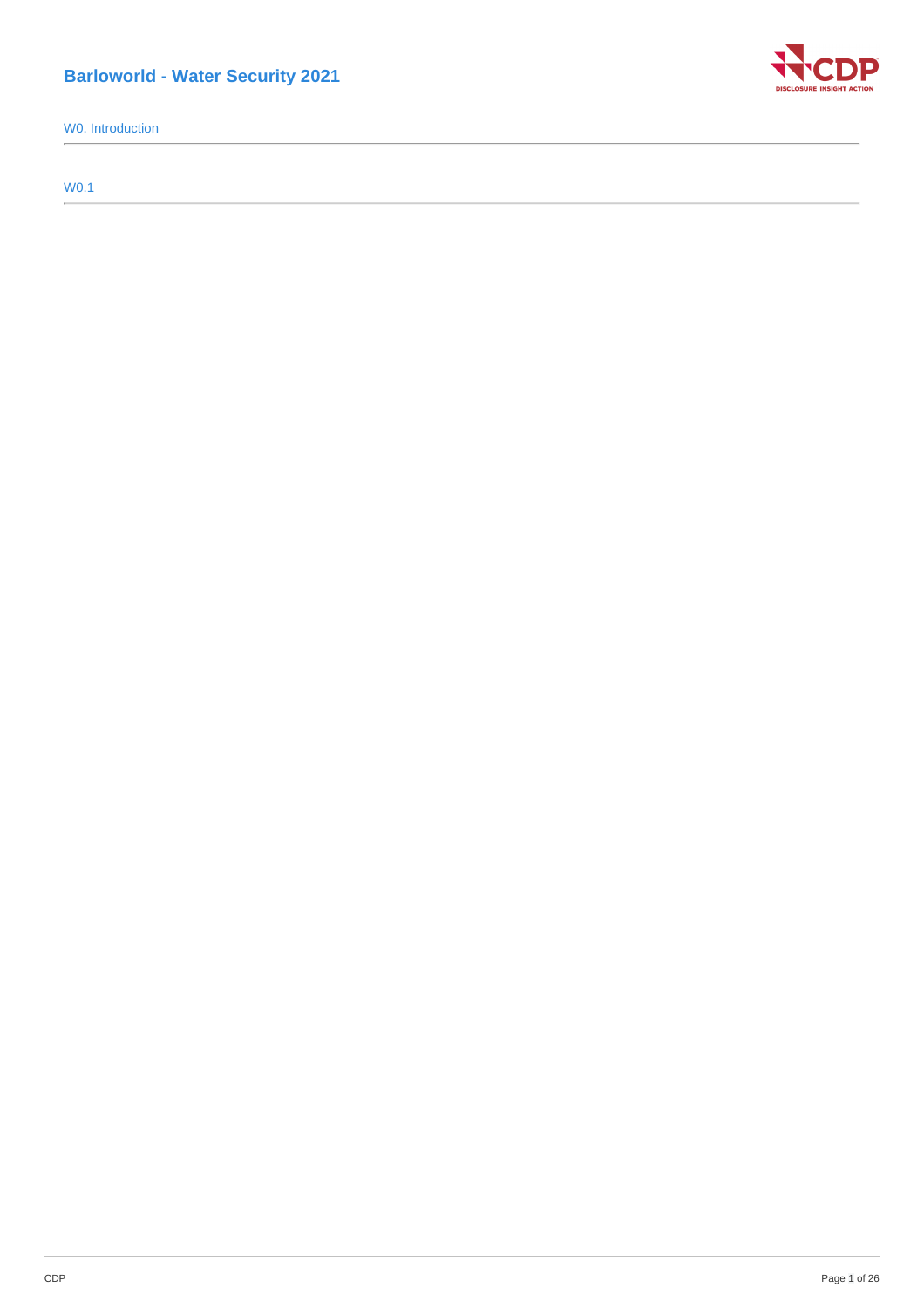Barloworld is an industrial processing, distribution and service company which distributes leading international brands. In our Original Equipment Manufacturers (OEM) businesses we provide integrated sales, rental, fleet management and product support through offering flexible, value adding, and innovative business solutions to our customers backed by leading global brands. The brands we represent on behalf of our principals include Caterpillar, Avis, Budget, Mercedes-Benz, Toyota, Volkswagen, Audi, BMW, Ford, Mazda, among others. The divisions of the Group comprise Equipment (earthmoving equipment and power systems), Automotive (car rental, motor retail, fleet services, used vehicles and disposal solutions), Logistics (transport management, supply chain optimisation and freight forwarding solutions) and Consumer Industries (Ingrain – starch and glucose).

Barloworld has a proven track record of long term relationships with global principals and customers. We have an ability to develop and grow businesses in multiple geographies including challenging territories with high growth prospects. One of our core competencies is an ability to leverage systems and best practices across our chosen business segments. As an organisation we are committed to sustainable development and playing a leading role in empowerment and transformation. The Company was founded in 1902 and currently has operations in 16 countries around the world.

Our shared value approach is based on the understanding that sustainable value creation requires that the interests of all stakeholders are addressed and ultimately benefits society at large.

Central to our approach is:

· Broader conception of value creation

- · Focusses on connections between economic and societal progress
- · Aims to enhance competitiveness while simultaneously advancing economic and social conditions of communities
- · Requires looking at business decisions and opportunities through the lens of shared value
- · Leads to new approaches that generate greater innovation and growth.

We are committed to moving away from traditional stakeholder trade-offs to create shared value and meaningful relationships. We aim to enhance business competitiveness while simultaneously advancing social and environmental outcomes. The Barloworld Way of doing business focuses on developing and maintaining mutually beneficial, longterm relationships.

Our strategy consists:

- Deliver top quartile shareholder returns
- Drive profitable growth
- Instil a high-performance culture

These are underpinned by our Sustainable Development framework.

Material issues that impact our strategic priorities, the risks for our goals and performance, and alignment of these issues to concerns identified by our stakeholders are:

1. Capital allocation (Focus on optimal capital deployment): Key Features: Cash release and distribution, Maximising returns, Active portfolio management, Performance monitoring and Opportunities for growth.

2. Operational performance (Driving our business to full potential): Key Features: Levers for operational efficiencies, Unlocking our full potential, Customer centricity and Future outlook.

3. High-performance culture (Instil a high-performance culture with execution ability): Key Features: Talent and performance management, Diversity and inclusion, Remuneration and reward, Organisational culture and Safety and health

4. Sustainable development ( We embrace our role as a responsible corporate citizen, and strive to play an active and meaningful role in the societies where we operate): Our role in communities, Environmental stewardship and Transformation

The interests of our stakeholders are factored into our business operations and the management of our economic, social and environmental issues. We believe in creating shared value and meaningful relationships through in-depth planning and rigorous relationship management programmes.

We are committed to sustainable development and long-term value creation for all our stakeholders, and we manage our business in an integrated manner, embraced by a strong governance environment which is underpinned by our BAW [Worldwide](https://www.barloworld.com/sustainability/worldwide-code/index.php) Code of Conduct.

Although BAW's water usage is primarily centred on withdrawals from municipal sources which are fairly limited (612ML FY2020), it has placed significant focus on water stewardship and efficiency of use. In 2016 the group set an aspirational group target of a 10% efficiency improvement of water withdrawals (municipal sources) by 2020FYE off a 2015 baseline.

# W0.2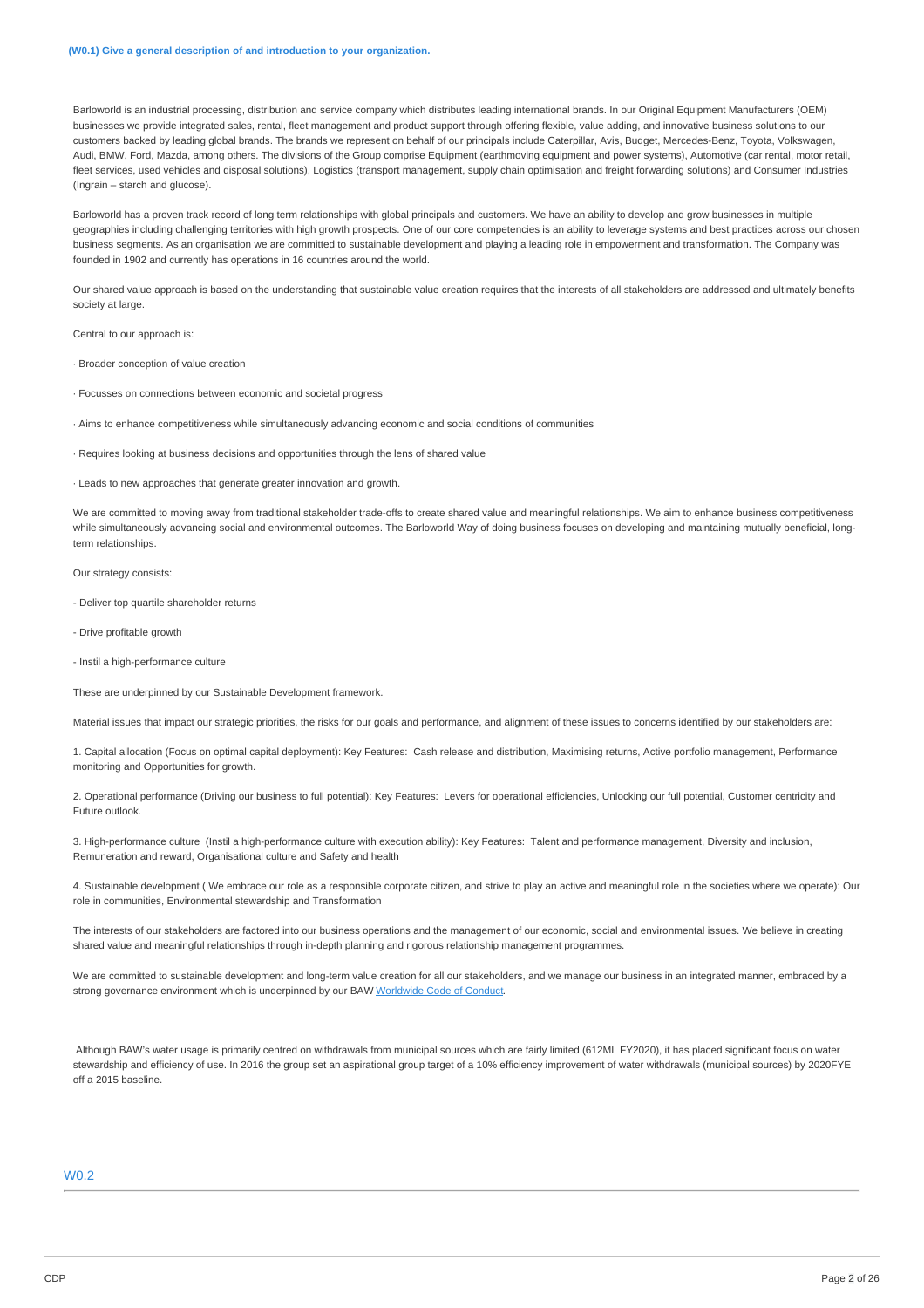### **(W0.2) State the start and end date of the year for which you are reporting data.**

|                         |                   | <u>idate</u>             |
|-------------------------|-------------------|--------------------------|
| Reporting year<br>- - - | 1 2019<br>October | 30 20 20<br>:an<br>emher |

# W0.3

| (W0.3) Select the countries/areas for which you will be supplying data. |
|-------------------------------------------------------------------------|
| Angola                                                                  |
| Australia                                                               |
| <b>Botswana</b>                                                         |
| Democratic Republic of the Congo                                        |
| Eswatini                                                                |
| Ghana                                                                   |
| Lesotho                                                                 |
| Malawi                                                                  |
| Mongolia                                                                |
| Mozambique                                                              |
| Namibia                                                                 |
| <b>Russian Federation</b>                                               |
| South Africa                                                            |
| United Kingdom of Great Britain and Northern Ireland                    |
| Zambia                                                                  |
| Zimbabwe                                                                |

# W0.4

**(W0.4) Select the currency used for all financial information disclosed throughout your response.** ZAR

## W0.5

(W0.5) Select the option that best describes the reporting boundary for companies, entities, or groups for which water impacts on your business are being **reported.**

Companies, entities or groups over which financial control is exercised

# W0.6

(W0.6) Within this boundary, are there any geographies, facilities, water aspects, or other exclusions from your disclosure? No

# W1. Current state

W1.1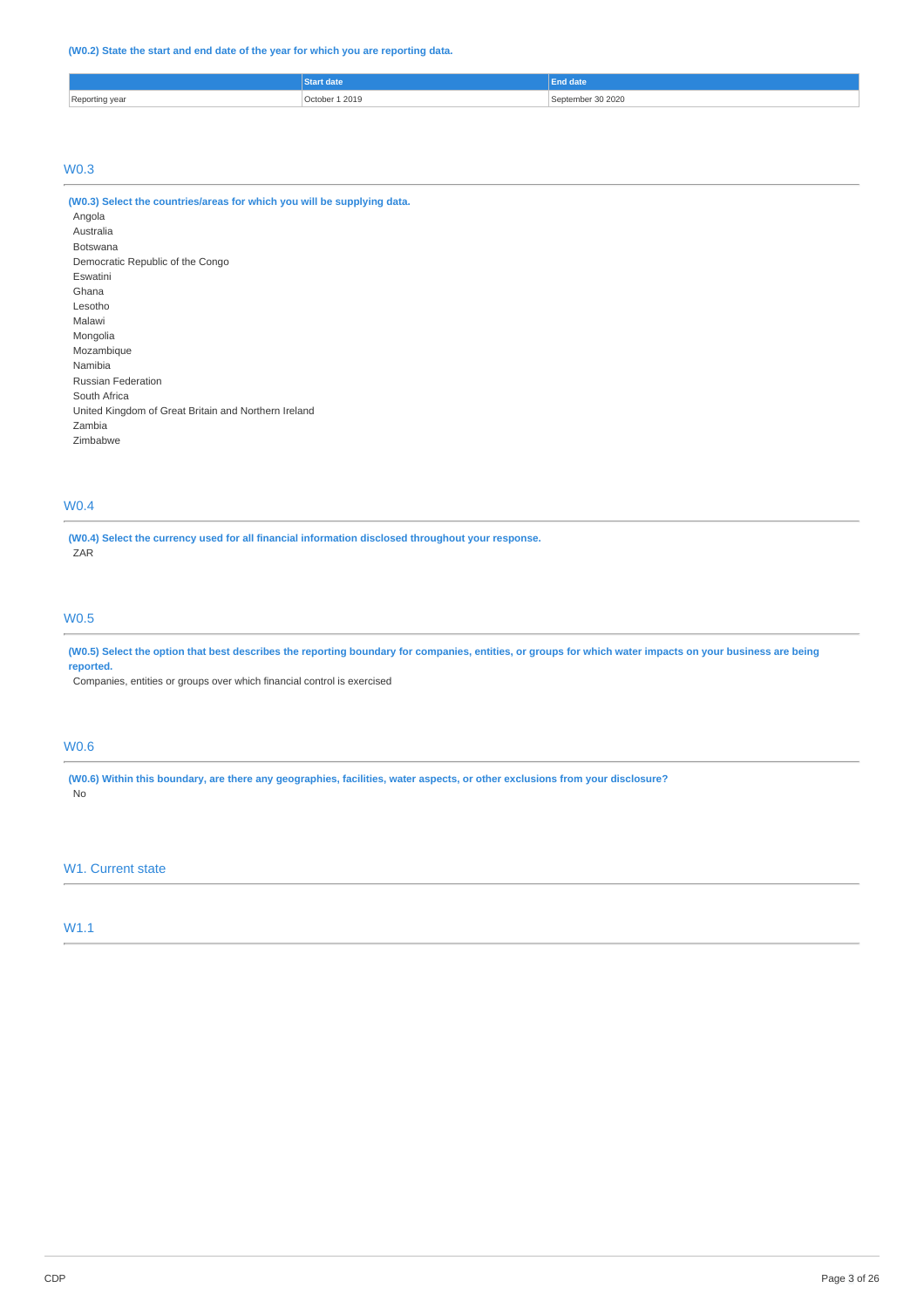# (W1.1) Rate the importance (current and future) of water quality and water quantity to the success of your business.

|                                                                                                             | <b>Direct use</b><br>importance use<br>rating | Indirect<br><b>limportancel</b><br>rating | <b>Please explain</b>                                                                                                                                                                                                                                                                                                                                                                                                                                                                                                                                                                                                                                                                                                                                                                                                                                                                                                                                                                                                                                                                                                                                                                                                                                                                                                                                                                                                                                                                                                                                                                                     |
|-------------------------------------------------------------------------------------------------------------|-----------------------------------------------|-------------------------------------------|-----------------------------------------------------------------------------------------------------------------------------------------------------------------------------------------------------------------------------------------------------------------------------------------------------------------------------------------------------------------------------------------------------------------------------------------------------------------------------------------------------------------------------------------------------------------------------------------------------------------------------------------------------------------------------------------------------------------------------------------------------------------------------------------------------------------------------------------------------------------------------------------------------------------------------------------------------------------------------------------------------------------------------------------------------------------------------------------------------------------------------------------------------------------------------------------------------------------------------------------------------------------------------------------------------------------------------------------------------------------------------------------------------------------------------------------------------------------------------------------------------------------------------------------------------------------------------------------------------------|
| Sufficient<br>amounts<br>of good<br>quality<br>freshwater<br>available<br>for use                           | Neutral                                       | Important                                 | Direct Use: BAW predominately uses water for washing vehicles, plant and equipment which does not necessarily require freshwater. BAW understands that much of the<br>water supplied by water utilities is freshwater sourced from dams, etc. Although BAW has water recycling plants, the water from these plants is insufficient to meet all the water<br>needs of BAW. An adequate supply of freshwater is important to customer satisfaction but is considered neutral for actual operations. The future water dependency is not<br>likely to significantly differ from the current in the medium term given the group's business model and the nature of its activities. This may change should the group structure<br>change significantly as a result of strategic initiatives and acquisitions. Indirect Use: BAW's value chain makes use of water supplied by water utilities and/or municipalities.<br>The water supplied is often sourced from dams, etc. (freshwater). An adequate supply of water is important for suppliers to manufacture products (e.g. the steel used in<br>machines), which may impact supply patterns in the value chain. Some customers rely on freshwater to perform their operations and water shortages can result in<br>interruptions to these operations impacting demand and service patterns. The future water dependency is not likely to significantly differ from the current in the medium term<br>given the group's business model and value chain. This may change should the group structure change significantly as a result of strategic initiatives. |
| Sufficient<br>amounts<br>of<br>recycled,<br>brackish<br>and/or<br>produced<br>water<br>available<br>for use | Important                                     | Important                                 | Direct Use: BAW predominately uses water for washing vehicles, plant and equipment. A sufficient amount of recycled or treated water is important for this purpose. Limited<br>access to sufficient amounts of water could result in interruptions to operations and may impact on customer satisfaction in the value chain, but is considered neutral for actual<br>operations. The future water dependency is not likely to significantly differ from the current in the medium term given the group's business model and the nature of its activities.<br>This may change should the group structure change significantly as a result of strategic initiatives and acquisitions. Indirect Use: BAW's principals rely on recycled or treated<br>water in the manufacturing process. Many of these principals have or are considering implementing water treatment and/or water recycling facilities. Many of the principals also<br>rely on input materials/machine parts that require water in the manufacturing process. Without recycled or treated water, the principals would experience interruptions in<br>operations which could result in an inability to do business. The same is true of a number of BAW's customers, impacting demand and service patterns. The future water<br>dependency is not likely to significantly differ from the current in the medium term given the group's business model and value chain. This may change should the group<br>structure change significantly as a result of strategic initiatives.                                                             |

# W1.2

# (W1.2) Across all your operations, what proportion of the following water aspects are regularly measured and monitored?

|                                                                                                                                                                      | % of<br>sites/facilities/operations | <b>Please explain</b>                                                                                                                                                                                                                                                                                                                                                                                                                                                                                                                                                                                                                                                                                                                                                   |
|----------------------------------------------------------------------------------------------------------------------------------------------------------------------|-------------------------------------|-------------------------------------------------------------------------------------------------------------------------------------------------------------------------------------------------------------------------------------------------------------------------------------------------------------------------------------------------------------------------------------------------------------------------------------------------------------------------------------------------------------------------------------------------------------------------------------------------------------------------------------------------------------------------------------------------------------------------------------------------------------------------|
| Water withdrawals - total<br>volumes                                                                                                                                 | 100%                                | Water withdrawal volumes are measured and monitored as this information is required for management purposes including highlighting exposures and<br>controlling impacts directly affecting BAW's operational cost. The percentage of sites reflected refer to operational sites within BAW's defined boundary.                                                                                                                                                                                                                                                                                                                                                                                                                                                          |
| Water withdrawals -<br>volumes by source                                                                                                                             | 100%                                | Water withdrawal volumes are measured and monitored as this information is required for management purposes including highlighting exposures and<br>controlling BAW's operational cost. Most water is sourced from municipal and local government water supply systems. Some water is captured in rainwater<br>harvesting tanks and significant volumes are recycled, both of which are measured, reported and monitored. The percentage of sites reflected refer to<br>operational sites within BAW's defined boundary.                                                                                                                                                                                                                                                |
| Entrained water associated <not applicable=""><br/>with your metals &amp; mining<br/>sector activities - total<br/>volumes [only metals and<br/>mining sector]</not> |                                     | <not applicable=""></not>                                                                                                                                                                                                                                                                                                                                                                                                                                                                                                                                                                                                                                                                                                                                               |
| Produced water associated <not applicable=""><br/>with your oil &amp; gas sector<br/>activities - total volumes<br/>[only oil and gas sector]</not>                  |                                     | <not applicable=""></not>                                                                                                                                                                                                                                                                                                                                                                                                                                                                                                                                                                                                                                                                                                                                               |
| Water withdrawals quality                                                                                                                                            | Less than 1%                        | Although this is not monitored, most water is sourced from municipal and local government water supply systems. Some water is captured in rainwater<br>harvesting tanks and significant volumes are recycled, both of which are measured, reported and monitored. The percentage of sites reflected refer to<br>operational sites within BAW's defined boundary.                                                                                                                                                                                                                                                                                                                                                                                                        |
| Water discharges - total<br>volumes                                                                                                                                  | Less than 1%                        | Although this is not metered, principally all water is legally discharged into local municipal reticulation systems after proper treatment. Minimal volumes of<br>water are consumed as water does not form part of the product and is not removed from the area of withdrawal. Given the nature of use and of BAW's<br>operations, water discharge volumes have been assumed to equate to 95% of water withdrawal volumes. Small volumes of water are consumed by<br>employees, used for gardening or evaporated during washing, but this is not separately metered. The percentage of sites reflected refer to operational sites<br>within BAW's defined boundary.                                                                                                    |
| Water discharges -<br>volumes by destination                                                                                                                         | Less than 1%                        | This is not metered, but principally all water is legally discharged into local municipal reticulation systems after appropriate filtration and treatment. Given the<br>nature of use and of BAW's operations, water discharge volumes have been assumed to equate to 95% of water withdrawal volumes. The percentage of<br>sites reflected refer to operational sites within BAW's defined boundary.                                                                                                                                                                                                                                                                                                                                                                   |
| Water discharges -<br>volumes by treatment<br>method                                                                                                                 | Less than 1%                        | This is not metered, but principally all water is legally discharged into local municipal reticulation systems after appropriate filtration and treatment. Given the<br>nature of use and of BAW's operations, water discharge volumes have been assumed to equate to 95% of water withdrawal volumes. The percentage of<br>sites reflected refer to operational sites within BAW's defined boundary.                                                                                                                                                                                                                                                                                                                                                                   |
| Water discharge quality -<br>by standard effluent<br>parameters                                                                                                      | Less than 1%                        | Principally the group's approach is for all water discharge to be within the legal parameters. Filtration systems are installed at relevant facilities with regular<br>monitoring where necessary. Routine filter maintenance may include water effluent testing. Predominant water-use is washing vehicles, plant and<br>equipment. Given the diverse nature of the facilities and the discharge, the percentage indicated is an estimate of facilities in which quality data is measured<br>and monitored and not a percentage of water volumes discharged. The quality of water discharges may be monitored by local municipalities in the areas in<br>which we operate. The percentage of sites reflected refer to operational sites within BAW's defined boundary. |
| Water discharge quality -<br>temperature                                                                                                                             | Less than 1%                        | Principally the group's approach is for all water discharge to be within the legal parameters. Predominant water-use is washing vehicles, plant and<br>equipment, which does not necessitate excessive heating or cooling of water. Water discharges may be monitored by local municipalities in the areas in<br>which we operate. The percentage of sites reflected refer to operational sites within BAW's defined boundary.                                                                                                                                                                                                                                                                                                                                          |
| Water consumption – total<br>volume                                                                                                                                  | Less than 1%                        | Water is predominantly used for washing of vehicles, plant and equipment and does not form part of the product. Essentially all water is appropriately filtered<br>and treated and discharged back into the local municipal reticulation systems. Small volumes of water are consumed by employees, used for gardening or<br>evaporated during washing, but this is not separately metered. Given the nature of use and operations, consumption volumes have been assumed to<br>equate to 5% of water withdrawal volumes. The percentage of sites reflected refer to operational sites within BAW's defined boundary.                                                                                                                                                   |
| Water recycled/reused                                                                                                                                                | 100%                                | While not all sites have recycling facilities, the scope of our monitoring is the whole group. Water recycled volumes are measured and monitored as this<br>information is required for management purposes. BAW predominately uses water for washing vehicles, plant and equipment. A sufficient amount of<br>recycled or treated water is important for this purpose. Limited access to sufficient amounts of water could result in interruptions to operations and may<br>impact on customer satisfaction in the value chain. The percentage of sites reflected refer to operational sites within BAW's defined boundary.                                                                                                                                            |
| The provision of fully-<br>functioning, safely<br>managed WASH services<br>to all workers                                                                            | Less than 1%                        | Facilities providing fully-functioning WASH services for workers are not specifically metered. All BAW facilities include WASH services and these volumes<br>are included in the site / facility volumes reported. Water is predominantly used for washing of vehicles, plant and equipment and does not form part of the<br>product. Essentially all water is appropriately filtered and treated and discharged back into the local municipal reticulation systems. Small volumes of water<br>are consumed by employees (including WASH services), used for gardening or evaporated during washing, but this is not separately metered. The<br>percentage of sites reflected refer to operational sites within BAW's defined boundary.                                 |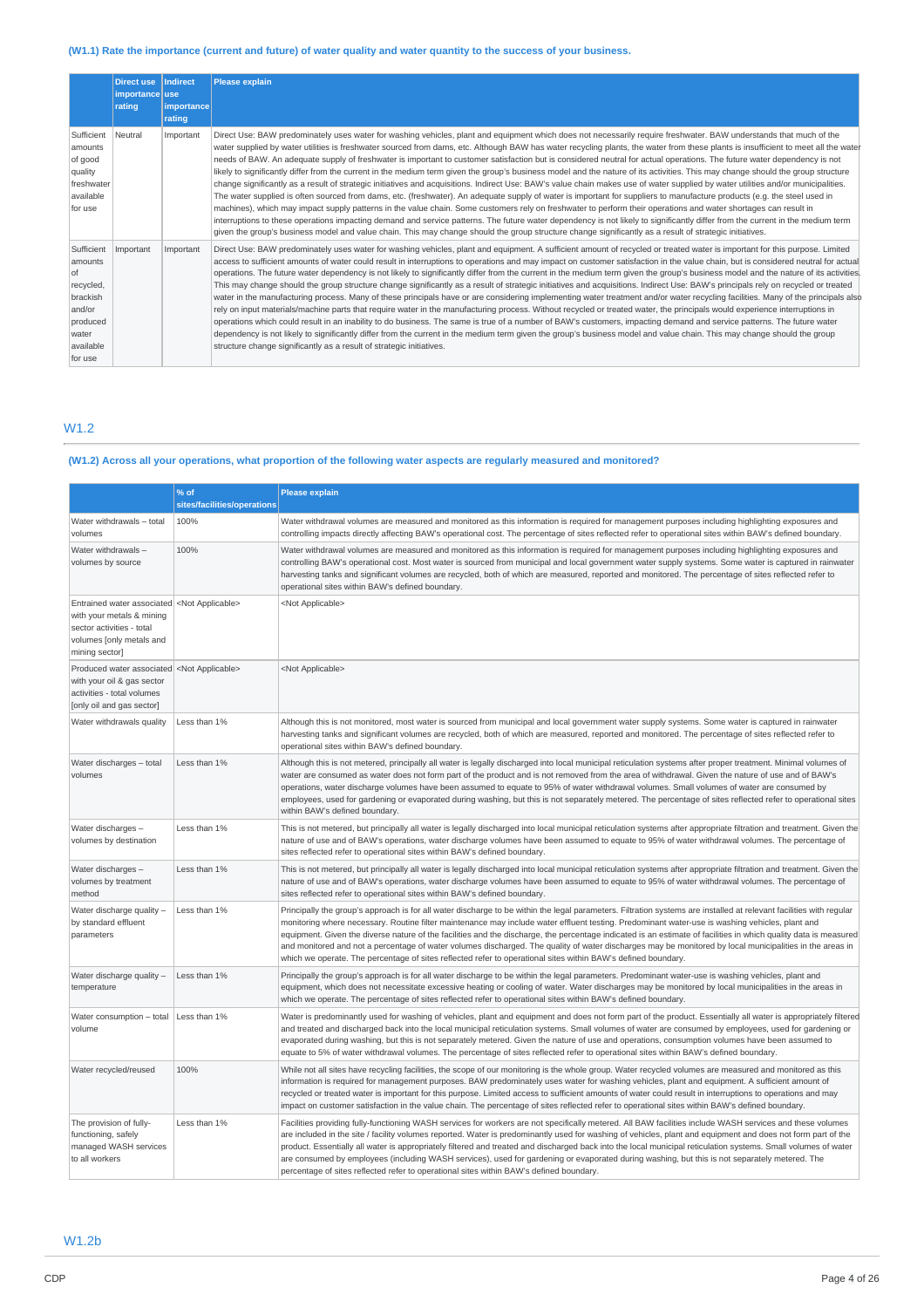## (W1.2b) What are the total volumes of water withdrawn, discharged, and consumed across all your operations, and how do these volumes compare to the **previous reporting year?**

|                      | <b>Volume</b><br>(megaliters/year) with | previous<br>reporting<br>year | <b>Comparison Please explain</b>                                                                                                                                                                                                                                                                                                                                                                                                                                                                                                                                                                                                                                                                                                                                                                                                                      |
|----------------------|-----------------------------------------|-------------------------------|-------------------------------------------------------------------------------------------------------------------------------------------------------------------------------------------------------------------------------------------------------------------------------------------------------------------------------------------------------------------------------------------------------------------------------------------------------------------------------------------------------------------------------------------------------------------------------------------------------------------------------------------------------------------------------------------------------------------------------------------------------------------------------------------------------------------------------------------------------|
| Total<br>withdrawals | 612                                     | Lower                         | FY2020, total water withdrawal volumes (612ML), from municipal supplies was 8% lower than FYE2019 (2019: 665ML). Technologies have been applied to reduce<br>domestic consumption as well. Some initiatives implemented in this regard include low flow shower heads and electronic sensor taps, in addition to water recycling<br>and harvesting capacity. Majority of our water is obtained from local authorities in the areas where we operate. As water is principally used to wash vehicles, plant<br>and equipment, it is not removed from the areas of source. After proper treatment, it is legally discharged into local reticulation systems. Water monitoring systems<br>are in place at most major sites to allow monitoring of consumption trends, identification of anomalies and mitigation against excessive and/or unnecessary use. |
| Total<br>discharges  | 581.4                                   | Lower                         | Principally all water is legally discharged into local municipal reticulation systems after appropriate filtration and proper treatment. Minimal volumes of water are<br>consumed as water does not form part of the product and is not removed from the area. As discharged volumes are assumed to be 95% of water withdrawal<br>(municipal sources (612 ML) + water harvesting (1.5ML)), the year on year decrease in total water discharges is 2% over FY2019, following the 8% decrease in<br>water withdrawals and 17% decrease in water harvesting volumes.                                                                                                                                                                                                                                                                                     |
| Total<br>consumption | 30.6                                    | Lower                         | Principally all water is legally discharged into local municipal reticulation systems after appropriate filtration and proper treatment. Minimal volumes of water are<br>consumed as water does not form part of the product and is not removed from the area. As discharged volumes are assumed to be 95% of water withdrawal<br>(municipal sources (612 ML) + water harvesting (1.5ML)), the year on year decrease in total water discharges is 2% over FY2019, following the 8% decrease in<br>water withdrawals and 17% decrease in water harvesting volumes.                                                                                                                                                                                                                                                                                     |

# W1.2d

### **(W1.2d) Indicate whether water is withdrawn from areas with water stress and provide the proportion.**

|         | Withdrawals %                     |                |                 |                 | Comparison Identification Please explain                                                                                                                                                                                                                                                                                                                                                                                                                                                                                                                                                                                                                                                                                                                                                                                                                        |
|---------|-----------------------------------|----------------|-----------------|-----------------|-----------------------------------------------------------------------------------------------------------------------------------------------------------------------------------------------------------------------------------------------------------------------------------------------------------------------------------------------------------------------------------------------------------------------------------------------------------------------------------------------------------------------------------------------------------------------------------------------------------------------------------------------------------------------------------------------------------------------------------------------------------------------------------------------------------------------------------------------------------------|
|         | are from                          | withdrawn with |                 | tool            |                                                                                                                                                                                                                                                                                                                                                                                                                                                                                                                                                                                                                                                                                                                                                                                                                                                                 |
|         | areas with                        | <b>Ifrom</b>   | <b>previous</b> |                 |                                                                                                                                                                                                                                                                                                                                                                                                                                                                                                                                                                                                                                                                                                                                                                                                                                                                 |
|         | water stress areas with reporting |                |                 |                 |                                                                                                                                                                                                                                                                                                                                                                                                                                                                                                                                                                                                                                                                                                                                                                                                                                                                 |
|         |                                   | water          | <b>vear</b>     |                 |                                                                                                                                                                                                                                                                                                                                                                                                                                                                                                                                                                                                                                                                                                                                                                                                                                                                 |
|         |                                   | <b>Istress</b> |                 |                 |                                                                                                                                                                                                                                                                                                                                                                                                                                                                                                                                                                                                                                                                                                                                                                                                                                                                 |
| Row Yes |                                   | 51-75          | Lower           | WRI<br>Aqueduct | Using the WRI Aqueduct at a country level, South Africa which accounts for 71% (2019: 72%) of Barloworld's total group water withdrawal from<br>municipal supplies is rated as 'Medium to high (20-40%)'. Water is predominantly used for washing of vehicles, plant and equipment and does not form<br>part of the product. Essentially all water is appropriately filtered and treated and discharged back into the local municipal reticulation systems. Small<br>volumes of water are consumed by employees, used for gardening or evaporated during washing, but this is not separately metered. Given the nature<br>of use and operations, consumption volumes have been assumed to equate to 5% of water withdrawal volumes. Across the group, including the<br>regions, water stewardship initiatives include rainwater harvesting and water recycling. |

# W1.2h

# **(W1.2h) Provide total water withdrawal data by source.**

|                                                                                              | <b>Relevance Volume</b> | (megaliters/year)         | <b>with</b><br>previous<br>reportina<br>vear | Comparison Please explain                                                                                                                                                                                                                                                                                                                                                                                                                                                                                                                                                                                                                                                                                                                                                                                      |
|----------------------------------------------------------------------------------------------|-------------------------|---------------------------|----------------------------------------------|----------------------------------------------------------------------------------------------------------------------------------------------------------------------------------------------------------------------------------------------------------------------------------------------------------------------------------------------------------------------------------------------------------------------------------------------------------------------------------------------------------------------------------------------------------------------------------------------------------------------------------------------------------------------------------------------------------------------------------------------------------------------------------------------------------------|
| Fresh surface<br>water, including<br>rainwater, water<br>from wetlands.<br>rivers, and lakes | Relevant                | 1.5                       | Lower                                        | Fresh rain-water withdrawal is relevant as Barloworld has had great success in implementing rainwater harvesting capacity at some of its<br>operations. In FY2020, volumes of water sourced from rainwater harvesting activities was 17% lower than FY2019 levels. Future trends on<br>volumes are dependent on rainfall patterns in the respective regions. Rainwater harvesting capacity has been installed in facilities where it is<br>practicable. Additional rainwater harvesting capacity is continually assessed for practicability, which may increase future capacity. This may<br>change should the group structure change significantly as a result of strategic initiatives.                                                                                                                      |
| <b>Brackish surface</b><br>water/Seawater                                                    | Not<br>relevant         | <not applicable=""></not> | $<$ Not<br>Applicable>                       | Given the nature of BAW's operations this category of water withdrawal is not applicable. This is not anticipated to be applicable in the medium-<br>term. This may change should the group structure change significantly as a result of strategic initiatives.                                                                                                                                                                                                                                                                                                                                                                                                                                                                                                                                               |
| Groundwater -<br>renewable                                                                   | Not<br>relevant         | <not applicable=""></not> | $<$ Not<br>Applicable>                       | Given the nature of BAW's operations this category of water withdrawal is not applicable. This is not anticipated to be applicable in the medium-<br>term. This may change should the group structure change significantly as a result of strategic initiatives.                                                                                                                                                                                                                                                                                                                                                                                                                                                                                                                                               |
| Groundwater-<br>non-renewable                                                                | Not<br>relevant         | <not applicable=""></not> | $<$ Not<br>Applicable>                       | Given the nature of BAW's operations this category of water withdrawal is not applicable. This is not anticipated to be applicable in the medium-<br>term. This may change should the group structure change significantly as a result of strategic initiatives.                                                                                                                                                                                                                                                                                                                                                                                                                                                                                                                                               |
| Produced/Entrained Not<br>water                                                              | relevant                | <not applicable=""></not> | $<$ Not<br>Applicable>                       | Given the nature of BAW's operations this category of water withdrawal is not applicable. This is not anticipated to be applicable in the medium-<br>term. This may change should the group structure change significantly as a result of strategic initiatives.                                                                                                                                                                                                                                                                                                                                                                                                                                                                                                                                               |
| Third party sources Relevant                                                                 |                         | 612                       | Lower                                        | Third Party water sources are critical to Barloworld as local government water supply this is the main supply of water to Barloworld's operations. In<br>FY2020, water withdrawal volumes from municipal supplies were 8% lower than FY2019 (665ML) levels. Dependent on rainfall patterns, relative<br>volumes of water withdrawal may change, for example as a number of operations are water neutral during the rainy season. Further, as water is<br>predominately used for the washing of vehicles, plant and equipment, the reduced activity levels due to COVID has necessitated less water<br>consumption. Water recycling facilities are continually being assessed for feasibility and where practicable, these are installed, reducing the<br>dependency and volumes drawn from municipal supplies. |

# W1.2i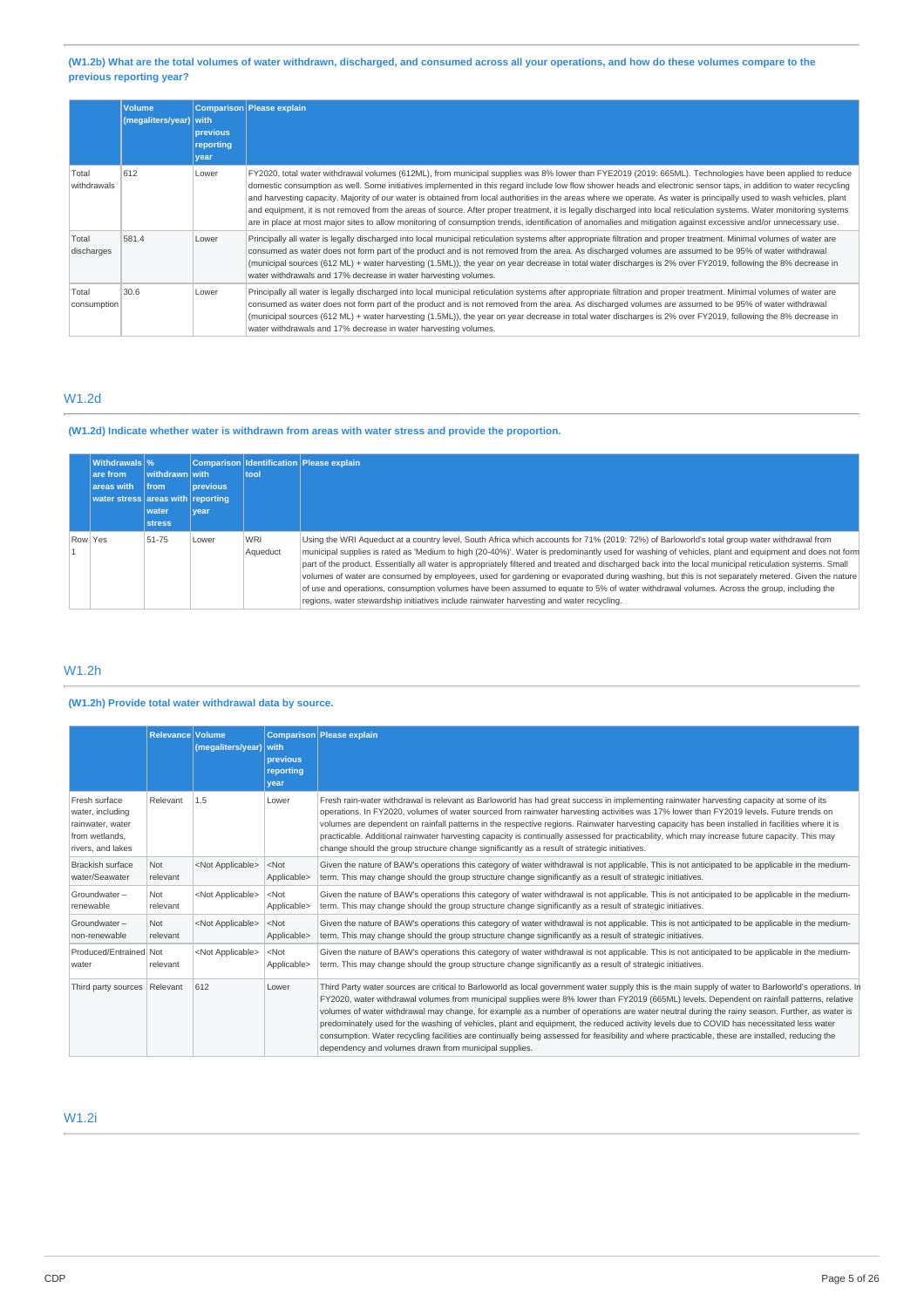# **(W1.2i) Provide total water discharge data by destination.**

|                                              | Relevance Volume | (megaliters/year)         | with<br>previous       | Comparison Please explain                                                                                                                                                                                                                                                                                                                                                                                                                                                                                                                                                                                                       |
|----------------------------------------------|------------------|---------------------------|------------------------|---------------------------------------------------------------------------------------------------------------------------------------------------------------------------------------------------------------------------------------------------------------------------------------------------------------------------------------------------------------------------------------------------------------------------------------------------------------------------------------------------------------------------------------------------------------------------------------------------------------------------------|
|                                              |                  |                           | reporting              |                                                                                                                                                                                                                                                                                                                                                                                                                                                                                                                                                                                                                                 |
|                                              |                  |                           | year                   |                                                                                                                                                                                                                                                                                                                                                                                                                                                                                                                                                                                                                                 |
| Fresh surface<br>water                       | Not<br>relevant  | <not applicable=""></not> | $<$ Not<br>Applicable> | Given the nature of BAW's operations this category of water discharge is not applicable. This is not anticipated to be applicable in the medium-term.<br>This may change should the group structure change significantly as a result of strategic initiatives.                                                                                                                                                                                                                                                                                                                                                                  |
| <b>Brackish</b><br>surface<br>water/seawater | Not<br>relevant  | <not applicable=""></not> | $<$ Not<br>Applicable> | Given the nature of BAW's operations this category of water discharge is not applicable. This is not anticipated to be applicable in the medium-term.<br>This may change should the group structure change significantly as a result of strategic initiatives.                                                                                                                                                                                                                                                                                                                                                                  |
| Groundwater                                  | Not<br>relevant  | <not applicable=""></not> | $<$ Not<br>Applicable> | Given the nature of BAW's operations this category of water discharge is not applicable. This is not anticipated to be applicable in the medium-term.<br>This may change should the group structure change significantly as a result of strategic initiatives.                                                                                                                                                                                                                                                                                                                                                                  |
| Third-party<br>destinations                  | Relevant         |                           | Please<br>select       | Third Party water sources are critical to Barloworld as local government water supply this is the main supply of water to Barloworld's operations. In<br>FY2020, water withdrawal volumes from municipal supplies were 8% lower than FY2019 (665ML) levels. Dependent on rainfall patterns, relative<br>volumes of water withdrawal may change, for example as a number of operations are water neutral during the rainy season. Water recycling facilities<br>are continually being assessed for feasibility and where practicable, these are installed, reducing the dependency and volumes drawn from municipal<br>supplies. |

# W1.2j

# **(W1.2j) Within your direct operations, indicate the highest level(s) to which you treat your discharge.**

|                                                                                 | Relevance<br>of treatment<br>level to<br>discharge | <b>Volume</b><br>(megaliters/year) | <b>Comparison of</b><br>treated volume<br>with previous<br>reporting year | % of your<br>sites/facilities/operations<br>this volume applies to | <b>Please explain</b>                                                                                                                                                                                                                                                                                                                                                                                                                        |
|---------------------------------------------------------------------------------|----------------------------------------------------|------------------------------------|---------------------------------------------------------------------------|--------------------------------------------------------------------|----------------------------------------------------------------------------------------------------------------------------------------------------------------------------------------------------------------------------------------------------------------------------------------------------------------------------------------------------------------------------------------------------------------------------------------------|
| Tertiary<br>treatment                                                           | Not relevant                                       | <not applicable=""></not>          | <not applicable=""></not>                                                 | <not applicable=""></not>                                          | Principally all water is legally discharged into local municipal reticulation systems after appropriate filtration and<br>proper treatment. Water is predominately used for washing of vehicles, plant and equipment. Given the nature of<br>use, this level of discharge treatment is not relevant. All water discharge is appropriately filtered to municipal<br>standards prior to discharge back into the municipal reticulation.        |
| Secondary<br>treatment                                                          | Not relevant                                       | <not applicable=""></not>          | <not applicable=""></not>                                                 | <not applicable=""></not>                                          | Principally all water is legally discharged into local municipal reticulation systems after appropriate filtration and<br>proper treatment. Water is predominately used for washing of vehicles, plant and equipment. Given the nature of<br>use, this level of discharge treatment is not relevant. All water discharge is appropriately filtered to municipal<br>standards prior to discharge back into the municipal reticulation.        |
| Primary<br>treatment only                                                       | Relevant                                           |                                    | Please select                                                             | Please select                                                      | Principally all water is legally discharged into local municipal reticulation systems after appropriate filtration and<br>proper treatment. Water is predominately used for washing of vehicles, plant and equipment. All water discharge<br>is appropriately filtered to municipal standards prior to discharge back into the municipal reticulation. This includes<br>grease and oil traps that remove such substances prior to discharge. |
| Discharge to the Not relevant<br>natural<br>environment<br>without<br>treatment |                                                    | <not applicable=""></not>          | <not applicable=""></not>                                                 | <not applicable=""></not>                                          | Principally all water is legally discharged into local municipal reticulation systems after appropriate filtration and<br>proper treatment. Water is predominately used for washing of vehicles, plant and equipment. All water discharge<br>is appropriately filtered to municipal standards prior to discharge back into the municipal reticulation. This includes<br>grease and oil traps that remove such substances prior to discharge. |
| Discharge to a<br>third party<br>without<br>treatment                           | Not relevant                                       | <not applicable=""></not>          | <not applicable=""></not>                                                 | <not applicable=""></not>                                          | Principally all water is legally discharged into local municipal reticulation systems after appropriate filtration and<br>proper treatment. Water is predominately used for washing of vehicles, plant and equipment. All water discharge<br>is appropriately filtered to municipal standards prior to discharge back into the municipal reticulation. This includes<br>grease and oil traps that remove such substances prior to discharge. |
| Other                                                                           | Not relevant                                       | <not applicable=""></not>          | <not applicable=""></not>                                                 | <not applicable=""></not>                                          |                                                                                                                                                                                                                                                                                                                                                                                                                                              |

# W1.4

#### **(W1.4) Do you engage with your value chain on water-related issues?** Yes, our suppliers

Yes, our customers or other value chain partners

# W1.4a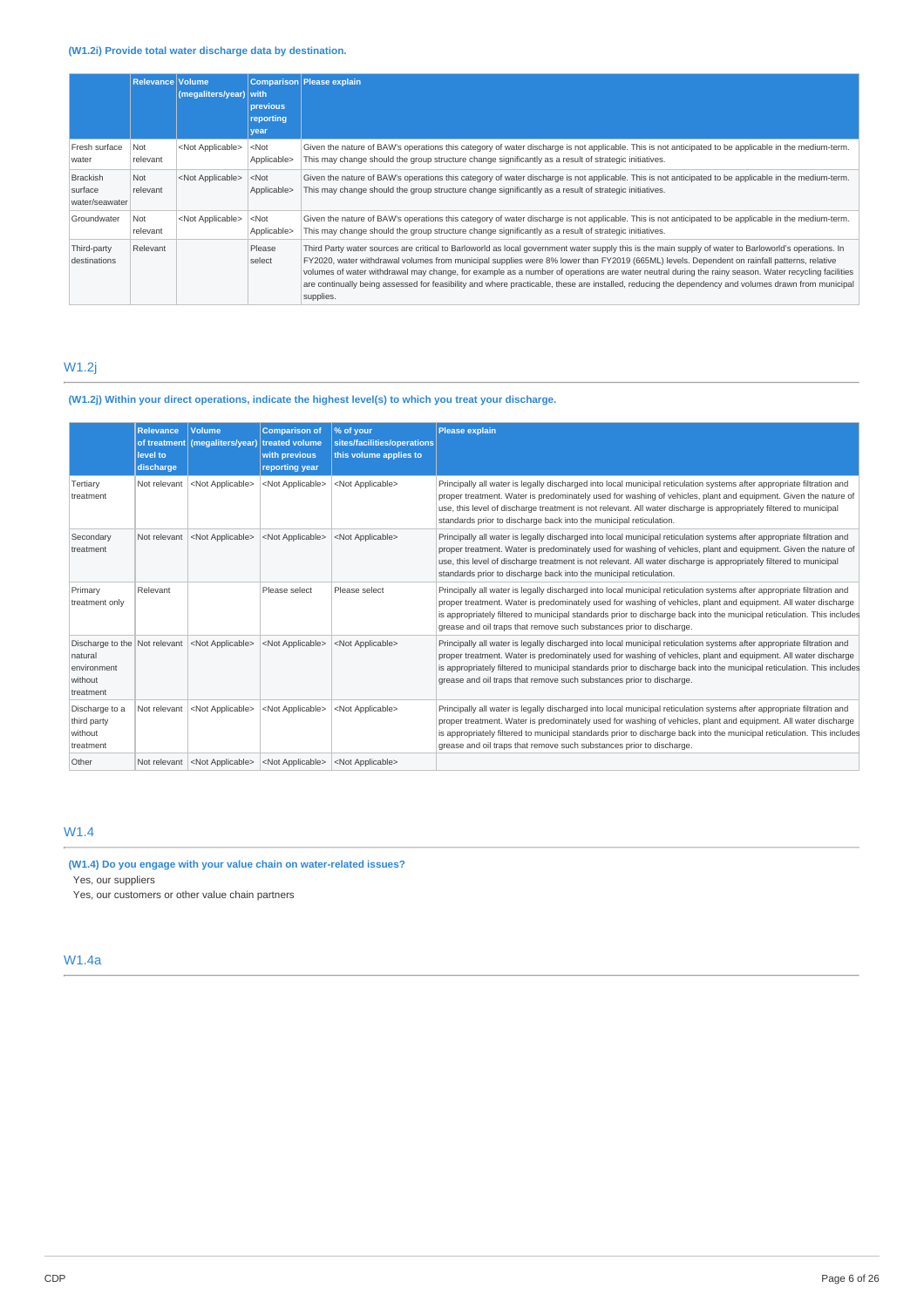(W1.4a) What proportion of suppliers do you request to report on their water use, risks and/or management information and what proportion of your procurement **spend does this represent?**

#### **Row 1**

#### **% of suppliers by number**

None and we do not plan to request this from suppliers

# **% of total procurement spend**

<Not Applicable>

#### **Rationale for this coverage**

BAW's key suppliers are its principals and Original Equipment Manufacturers (OEMs). BAW represents world-class principals, which have robust risk management processes, including environmental risks. While BAW does not require its suppliers to separately report on these issues, there is extensive engagement between BAW and its OEMs. Also, these suppliers provide information in publicly disclosures. Hence, BAW is able to use direct engagement and the publicly-available information to assess their approach and as such, separate reporting has not been requested. A review of the publicly available information and extensive engagement inform the appropriateness of their approach which is reassessed on an ongoing basis. An internal review has also been conducted on all our major principals and OEMs for risks relating to the environment, in addition to other aspects. This review did not highlight any additional water risks. No new OEMs were included in the period. The existing OEMs from prior periods were again assessed during the current period. None of these principals were assessed as high risk on environmental criteria. These suppliers account for some 62% of our procurement spend in the group for the 2020 financial period.

### **Impact of the engagement and measures of success**

<Not Applicable>

**Comment**

### W<sub>1</sub> 4h

**(W1.4b) Provide details of any other water-related supplier engagement activity.**

**Type of engagement**

Other

**Details of engagement** Other, please specify (Engagement with principals)

**% of suppliers by number** Unknown

**% of total procurement spend**

51-75

#### **Rationale for the coverage of your engagement**

BAW represents and engages with leading international Original Equipment Manufacturers (OEMs) and brands such as Avis, Audi, BMW, Budget, Caterpillar, Ford, Mazda, Mercedes-Benz, Toyota, Volkswagen and others. These suppliers account for the majority (some 62% in FY20) of our procurement spend in the group. Relationships throughout the supply chain are guided and prioritised by BAW's governance framework that includes its Worldwide Code of Conduct, related policies and commitment to legal compliance. Interactions are also informed and prioritised by the group's strategic framework, including the commitment to sustainable development and the identification of competitive advantage through offering customer solutions that assist them in achieving their sustainable development objectives, facilitate water stewardship and expanding into related opportunities.

### **Impact of the engagement and measures of success**

BAW engages with all principals on an ongoing basis. The material issues raised during engagements include product issues and innovation; market positioning; financial and other performance review; customer issues and satisfaction; sustainable development and climate change matters (energy efficiency, use of fossil fuels and related emissions); water stewardship; market information and supply chain empowerment. Beneficial outcomes are awareness and ability to adopt strategic activities required in terms of the insights gained. Thus far, success of such engagement has been assessed by the lack of negative impacts on our operations due to suppliers' management of water and related issues.

#### **Comment**

Methods of engagement include dealer, dealer council and licensee meetings; principals' conferences; formal reporting and appropriate information sharing; ongoing informal contact and product launches.

## W1.4c

### (W1.4c) What is your organization's rationale and strategy for prioritizing engagements with customers or other partners in its value chain?

Customers are engaged on an ongoing basis which informs the basis of the group's customer value proposition and integrated solutions. Such engagement includes extensive surveys, personal contact and engagement, site visits and open communication platforms. BAW strives to provide customer solutions that assist customers achieve their own sustainable development objectives including energy**,** emission and water efficiency improvements. Success is measured by the outcomes of these engagements. Positive outcomes resulting from engagements include successful relationships with mutual value maximised; leading products, services and customer solutions; retained distribution rights; mitigation of any identified key risks, supply chain optimisation and expanded preferential procurement and empowerment. Stakeholder requirements commercial sensibility, practicability, organisational sustainability and responsible corporate citizenship are some of the aspects considered in prioritizing engagements. Such engagement with customers assists BAW in understanding their operating context, including water related challenges.

### W2. Business impacts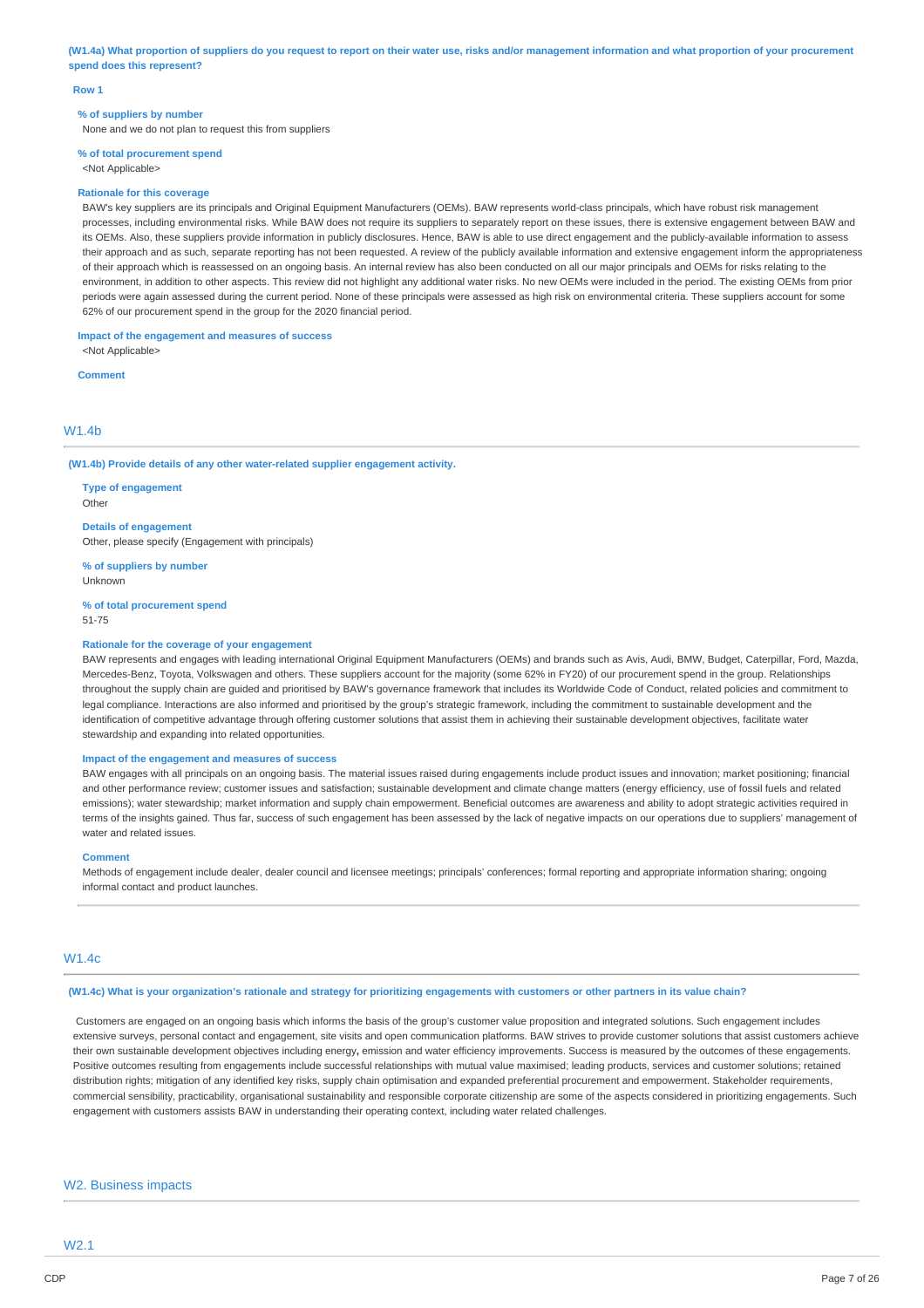# W2.2

(W2.2) In the reporting year, was your organization subject to any fines, enforcement orders, and/or other penalties for water-related regulatory violations? No

# W3. Procedures

# W3.3

**(W3.3) Does your organization undertake a water-related risk assessment?** Yes, water-related risks are assessed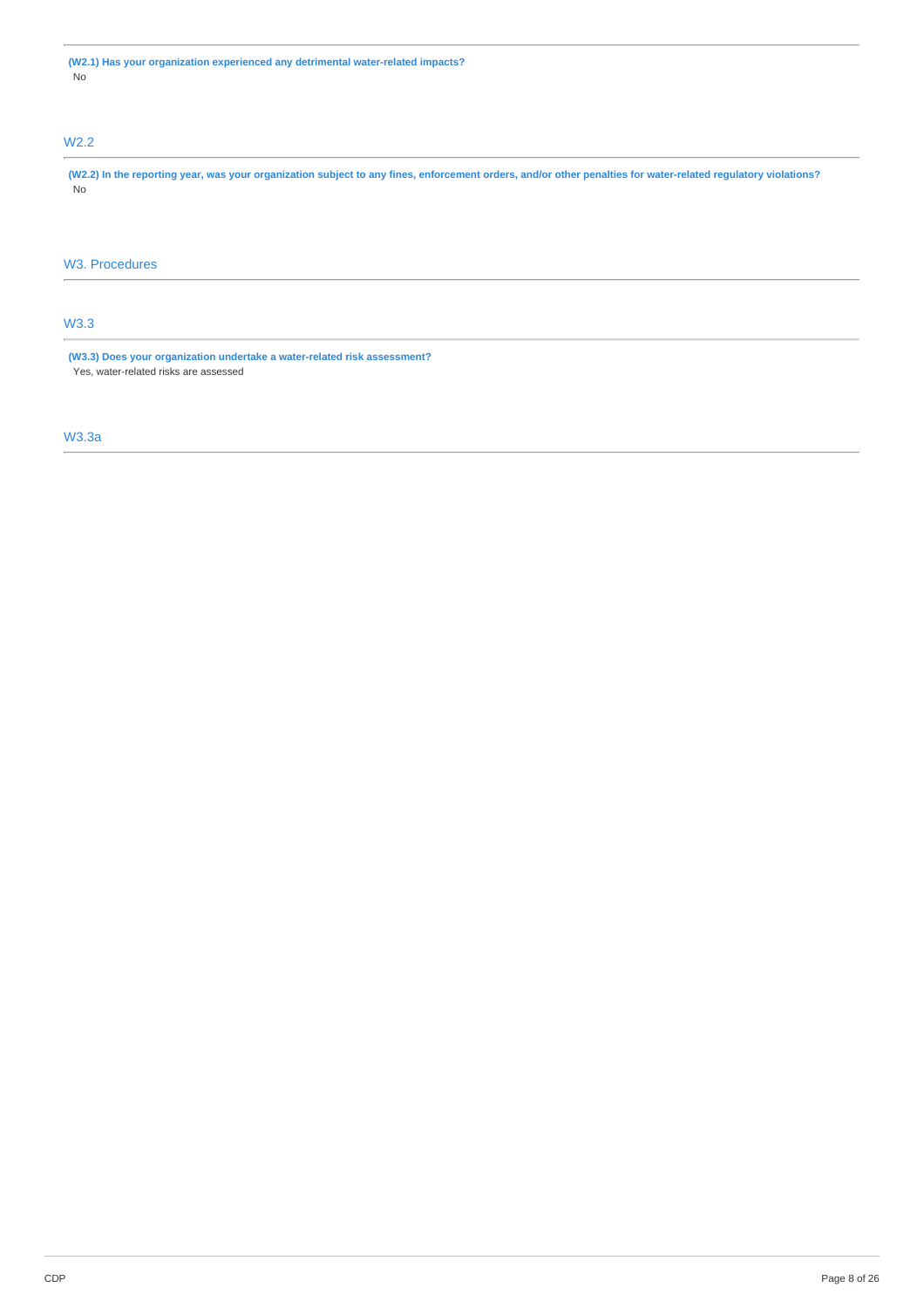#### **(W3.3a) Select the options that best describe your procedures for identifying and assessing water-related risks.**

### **Direct operations**

**Coverage**

Full

#### **Risk assessment procedure**

Water risks are assessed as part of an enterprise risk management framework

**Frequency of assessment** More than once a year

**How far into the future are risks considered?** Up to 1 year

#### **Type of tools and methods used**

Enterprise Risk Management Other

## **Tools and methods used**

COSO Enterprise Risk Management Framework ISO 31000 Risk Management Standard Internal company methods Other, please specify (King Code of Governance)

#### **Comment**

Risks, including those associated with water, are identified through detailed risk assessment procedures beginning with divisional management at asset level. Risks are reported to the Risk and Sustainability committee bi-annually. Time horizons vary from 1 year to periods aligned with the strategic plan. Given the limited materiality of water risk impacts, these feature relatively lower down on the HLRA process described above, hence the specific water risk assessment. This complements the broader assessment.

### **Supply chain**

**Coverage** Partial

#### **Risk assessment procedure**

Water risks are assessed in an environmental risk assessment

**Frequency of assessment** Annually

**How far into the future are risks considered?** Up to 1 year

## **Type of tools and methods used**

Enterprise Risk Management Other

#### **Tools and methods used**

Other, please specify (Review of selected supplier disclosures)

#### **Comment**

A water risk and opportunity assessment is conducted at a Group level focusing on the identification, assessment and response to risks and opportunities. This complements the broader assessment as these aspects are considered at an aggregated level. Time horizons vary from 1 year to periods aligned with the strategic plan. BAW's principals represent a very small proportion of the number of BAW suppliers globally, but represent a large portion of our supplier spend (FY20:62%).

#### **Other stages of the value chain**

**Coverage** Partial

**Risk assessment procedure** Other, please specify (Customer engagement)

**Frequency of assessment** More than once a year

**How far into the future are risks considered?** Up to 1 year

**Type of tools and methods used** Other

### **Tools and methods used**

Internal company methods Other, please specify (Ongoing customer engagement)

### **Comment**

Stakeholder engagement informs the group strategy. This includes identifying risks and opportunities (including Water). Time horizons vary from 1 year to periods aligned with the strategic plan.

### W3.3b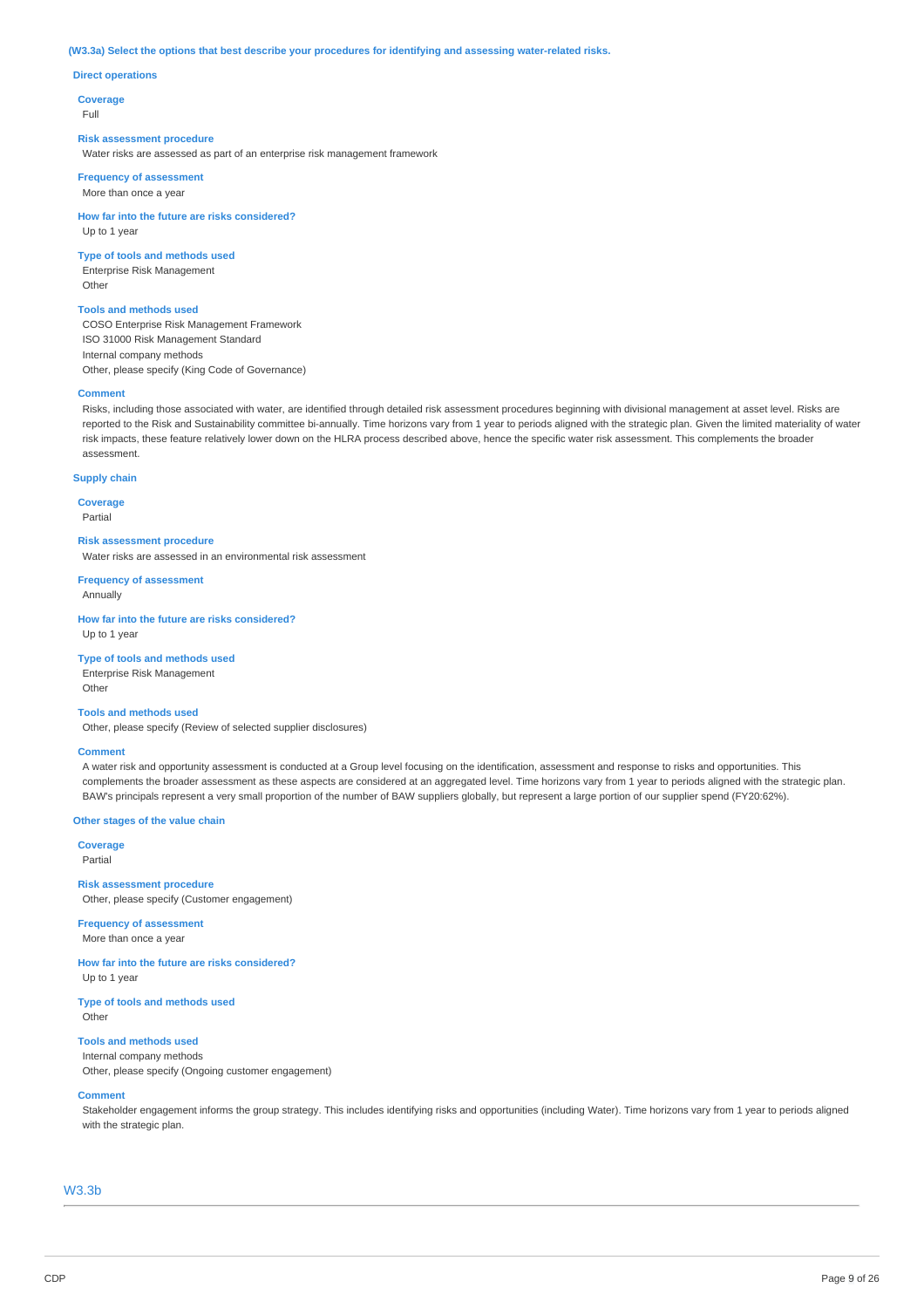# **(W3.3b) Which of the following contextual issues are considered in your organization's water-related risk assessments?**

|                                                                                                 |                                 | Relevance Please explain                                                                                                                                                                                                                                                                                                                                                                                                                                                                                                                                                                                                                                                                                                                                                                                                                                                                                                                                                                                                                                                                                                                                                                                                                                                                                                                                                                                                                                                                                                                                                                                                                                                                                                                                                     |
|-------------------------------------------------------------------------------------------------|---------------------------------|------------------------------------------------------------------------------------------------------------------------------------------------------------------------------------------------------------------------------------------------------------------------------------------------------------------------------------------------------------------------------------------------------------------------------------------------------------------------------------------------------------------------------------------------------------------------------------------------------------------------------------------------------------------------------------------------------------------------------------------------------------------------------------------------------------------------------------------------------------------------------------------------------------------------------------------------------------------------------------------------------------------------------------------------------------------------------------------------------------------------------------------------------------------------------------------------------------------------------------------------------------------------------------------------------------------------------------------------------------------------------------------------------------------------------------------------------------------------------------------------------------------------------------------------------------------------------------------------------------------------------------------------------------------------------------------------------------------------------------------------------------------------------|
|                                                                                                 | &<br>inclusion                  |                                                                                                                                                                                                                                                                                                                                                                                                                                                                                                                                                                                                                                                                                                                                                                                                                                                                                                                                                                                                                                                                                                                                                                                                                                                                                                                                                                                                                                                                                                                                                                                                                                                                                                                                                                              |
| Water<br>availability at a<br>basin/catchment<br>level                                          | Relevant,<br>always<br>included | Current local water availability and water quality, as assessed through internal company knowledge and methods, such as the WRI's Aqueduct, have a direct impact on BAW's<br>operations and, as such, are considered in BAW's risk assessment process. Barloworld has an ongoing systematic, multi-tiered and enterprise-wide risk assessment process. This<br>ensures that risks and opportunities are identified, prioritised, evaluated and managed at the appropriate level in each Division. Barloworld's top risks are dealt with at group level.<br>Water is predominantly used for washing of vehicles, plant and equipment. As a result, water shortages could result in interruptions in operations and declining customer satisfaction<br>levels. Water shortages and reduced water quality may require unplanned expenditure on infrastructure such as additional installation of water recycling, rainwater harvesting or water<br>treatment facilities. BAW has set a group aspirational target of 10% efficiency improvement in water withdrawal intensity by 2020FYE against a business scenario, off a 2015 baseline<br>year, further supported by BAW Water Use and Management Policy. Despite the intensity at FYE2020 regressing (27%) against the FY2015 baseline, absolute water consumption<br>decreased by 8% against 2019 and 13% against FY2015. In addition to risks in BAW's direct operations, risks within its value chain are also considered. Diversification is an<br>overarching management response to risks and related impacts. BAW has operations in 16 countries which reduces the impact of geographically-confined water-related risks. BAW<br>also manages possible risks through, product, customer and industry diversification. |
| Water quality at<br>$\mathbf{a}$<br>basin/catchment   included<br>level                         | Relevant,<br>always             | Current local water availability and water quality, as assessed through internal company knowledge and methods, WRI's Aqueduct, have a direct impact on BAW's operations and, as<br>such, are considered in BAW's risk assessment process. Water is predominantly used for washing of vehicles, plant and equipment. As a result, water shortages could result in<br>interruptions in operations and declining customer satisfaction levels. Water shortages and reduced water quality may require unplanned expenditure on infrastructure such as<br>additional installation of water recycling, rainwater harvesting or water treatment facilities. BAW has set a group aspirational target of 10% efficiency improvement in water withdrawal<br>intensity by 2020FYE against a business scenario, off a 2015 baseline year, further supported by BAW Water Use and Management Policy. In addition to risks in BAW's direct<br>operations, risks within its value chain are also considered. Diversification is an overarching management response to risks and related impacts. BAW has operations in 16 countries<br>which reduces the impact of geographically-confined water-related risks. BAW also manages possible risks through, product, customer and industry diversification.                                                                                                                                                                                                                                                                                                                                                                                                                                                                                   |
| Stakeholder<br>conflicts<br>concerning<br>water resources<br>at a<br>basin/catchment<br>level   | Relevant,<br>always<br>included | BAW strives to conduct its activities in a responsible manner and to uphold its reputation as a responsible corporate citizen. With this in mind, BAW engages with stakeholders on an<br>ongoing basis which allows BAW to identify current conflicts at a local level and this information is factored into the risk assessment process. Internal company knowledge is enhanced<br>from and informed by these engagements. Where necessary, mitigation measures are put in place to reduce risks to both stakeholders and the Group. BAW's operations are<br>predominately in urban locations and the relevant municipality or utility will be engaged should any conflict regarding water arise.                                                                                                                                                                                                                                                                                                                                                                                                                                                                                                                                                                                                                                                                                                                                                                                                                                                                                                                                                                                                                                                                           |
| Implications of<br>water on your<br>key<br>commodities/raw<br>materials                         | Relevant,<br>always<br>included | BAW considers risks associated with its supply chain which are informed by internal company knowledge and to a lesser degree WRI's Aqueduct. However, these risks are mitigated<br>through association with global leading principals and brands that conduct their operations in a responsible manner. These principals are actively engaged in environmental<br>stewardship and related sustainability initiatives. Water does not form part of the product and is predominately used for washing of vehicles, plant and equipment. This risk is also<br>minimised through diversification. BAW has operations across 16 countries, is engaged in a number of different business activities and has suppliers with a diverse manufacturing<br>footprint. Diversification is an overarching management response to risks and related impacts. BAW also manages possible risks through, product, customer and industry<br>diversification.                                                                                                                                                                                                                                                                                                                                                                                                                                                                                                                                                                                                                                                                                                                                                                                                                                   |
| Water-related<br>regulatory<br>frameworks                                                       | Relevant,<br>always<br>included | Both regional and local regulations and tariffs, as assessed through application of internal company knowledge and methods, are factored into BAW's risk assessments. The cost of<br>compliance and the risks of non-compliance are considered in the risk assessment process. BAW's operations must comply with local water-related regulations governing water<br>withdrawal and discharge volumes and quality. Current and anticipated water tariffs are also considered in the risk assessment process as they contribute to the operational cost base<br>of the Group. BAW has set a group aspirational target of 10% efficiency improvement in water withdrawal intensity by 2020FYE against a business as usual scenario, off a 2015<br>baseline year, further supported by BAW Water Use and Management Policy. BAW has operations across 16 countries, is engaged in a number of different business activities and<br>has suppliers with a diverse manufacturing footprint. Diversification is an overarching management response to risks and related impacts. BAW also manages possible risks through,<br>product, customer and industry diversification.                                                                                                                                                                                                                                                                                                                                                                                                                                                                                                                                                                                                         |
| Status of<br>ecosystems and<br>habitats                                                         | Relevant,<br>always<br>included | BAW does not draw water directly from freshwater sources, generally the group is dependent on municipal water supply systems. BAW would consider the current status of<br>ecosystems and habitats in its risk assessment process, however, the majority of BAW operations are based in developed urban areas. As such water used is sourced from municipal<br>and local government water supply systems and legally discharged back into such systems after required filtration and separation processes. Internal company knowledge informs the<br>assessment of this issue. Ecosystems and habitats are considered as these may possibly form part of operating licencing requirements.                                                                                                                                                                                                                                                                                                                                                                                                                                                                                                                                                                                                                                                                                                                                                                                                                                                                                                                                                                                                                                                                                    |
| Access to fully-<br>functioning,<br>safely managed<br><b>WASH</b> services<br>for all employees | Relevant,<br>always<br>included | The provision of drinking water and ablution facilities are regulated in most geographies in which BAW operates and is crucial to BAW's compliance with relevant laws and regulations<br>as well as the group's commitment to creating a safe working environment for employees. Operations comply with relevant local regulations in this regard. BAW supplies potable<br>drinking water, and full sanitation and hygiene services to employees. Internal company knowledge informs the assessment of this issue.                                                                                                                                                                                                                                                                                                                                                                                                                                                                                                                                                                                                                                                                                                                                                                                                                                                                                                                                                                                                                                                                                                                                                                                                                                                           |
| Other contextual<br>issues, please<br>specify                                                   | Relevant,<br>always<br>included | Contextual issue: Customer impact. Water-related risks potentially impacting BAW's customer base are considered in the risk assessment process. BAW engages regularly with<br>customers to identify risks related to water such as changes in precipitation levels and changes in the regulatory framework. An important part of BAW's risk assessment process is<br>identification of mitigation measures that could assist customers in alleviating the impact of water-related risks and provide insight into customer's future commercial viability. Internal<br>company knowledge informs the assessment of this issue.                                                                                                                                                                                                                                                                                                                                                                                                                                                                                                                                                                                                                                                                                                                                                                                                                                                                                                                                                                                                                                                                                                                                                 |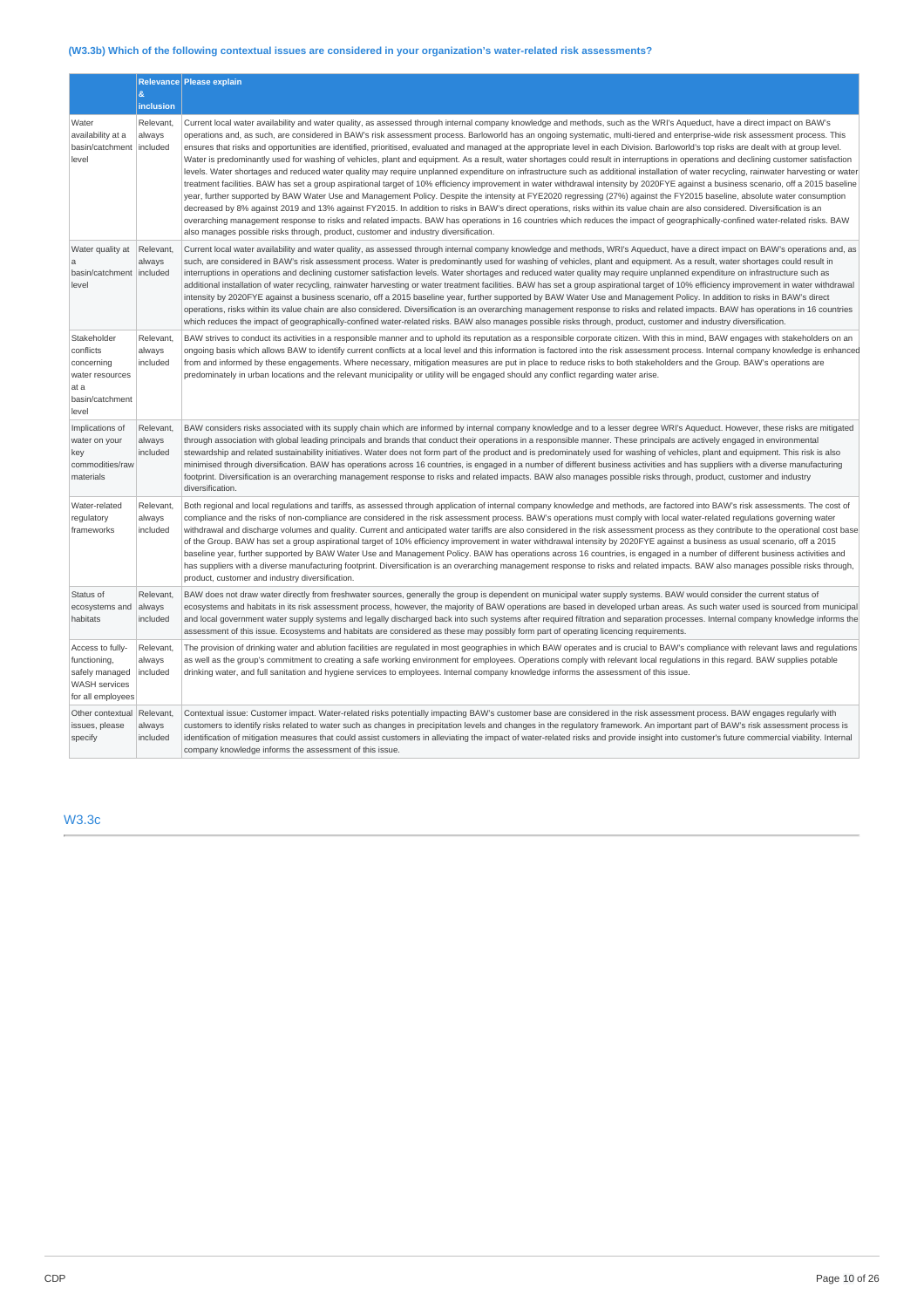#### **(W3.3c) Which of the following stakeholders are considered in your organization's water-related risk assessments?**

|                                                                | &<br>inclusion                     | Relevance Please explain                                                                                                                                                                                                                                                                                                                                                                                                                                                                                                                                                                                                                                                                                                                                                                                                                                                                                                                                                                                                                                                                                                                                                                                                                                                                                                                                                                                                                                                                                                                                                                                                                                                                                                                                                                                                                                                                                                                   |
|----------------------------------------------------------------|------------------------------------|--------------------------------------------------------------------------------------------------------------------------------------------------------------------------------------------------------------------------------------------------------------------------------------------------------------------------------------------------------------------------------------------------------------------------------------------------------------------------------------------------------------------------------------------------------------------------------------------------------------------------------------------------------------------------------------------------------------------------------------------------------------------------------------------------------------------------------------------------------------------------------------------------------------------------------------------------------------------------------------------------------------------------------------------------------------------------------------------------------------------------------------------------------------------------------------------------------------------------------------------------------------------------------------------------------------------------------------------------------------------------------------------------------------------------------------------------------------------------------------------------------------------------------------------------------------------------------------------------------------------------------------------------------------------------------------------------------------------------------------------------------------------------------------------------------------------------------------------------------------------------------------------------------------------------------------------|
| Customers                                                      | Relevant,<br>always<br>included    | BAW is committed to delivering sustainable solutions through open, mutually beneficial relationships that inspire the trust and confidence of its stakeholders. Ongoing engagement<br>with customers provides information on their water requirements and related risks. This allows for legal and appropriate information sharing around risks and opportunities that<br>provides BAW with an opportunity to better understand and address customer requirements, or how it will impact the demand for products. Close relationships with customers enhance<br>BAW's capability to identify and deliver unique integrated solutions based on customer requirements which may address water issues. Such engagement includes extensive surveys,<br>personal contact and engagement, site visits and open communication platforms.                                                                                                                                                                                                                                                                                                                                                                                                                                                                                                                                                                                                                                                                                                                                                                                                                                                                                                                                                                                                                                                                                                          |
| Employees                                                      | Relevant,<br>always<br>included    | BAW is committed to regular engagement with employees. Aspects of its Integrated Employee Value Model include responsible corporate citizenship and sustainability. Employee<br>involvement and buy-in is central to the identification and implementation of the group's water stewardship initiatives. Responsible practices ensure employee pride, commitment and<br>are an element of attracting and retaining key skills. Examples include internal messaging of targets and progress against these that are displayed on screens internally to enhance<br>awareness and drive action, inclusion of relevant aspects in company induction material, as well as recognition , communication and awareness of environmental campaigns and<br>days of acknowledgement.                                                                                                                                                                                                                                                                                                                                                                                                                                                                                                                                                                                                                                                                                                                                                                                                                                                                                                                                                                                                                                                                                                                                                                   |
| Investors                                                      | Relevant,<br>always<br>included    | BAW engages with shareholders and providers of capital on issues around the sustainability value creation capability of the business and its operational and financial performance.<br>Such engagements include meetings, roadshows and reporting. As water-related risks and opportunities have the potential to impact on the sustainability of the business, its risk<br>profile and its performance. BAW actively considers investors' perspectives during the risk assessment process and the development of its growth strategy, including the consideration<br>of ESG aspects in decision-making processes.                                                                                                                                                                                                                                                                                                                                                                                                                                                                                                                                                                                                                                                                                                                                                                                                                                                                                                                                                                                                                                                                                                                                                                                                                                                                                                                         |
| Local<br>communities                                           | Relevant,<br>always<br>included    | BAW strives to be responsive to the needs of the communities in which it operates and to ensure that they are not negatively impacted by its operations. As its operations are<br>predominately located in urban areas, such interaction is predominately with the local municipalities which represent the interests of the respective local communities. Where relevant,<br>BAW engages with local communities when allocating its Corporate Social Investment and would consider their needs which may include water access or availability when allocating<br>support. An example of responsiveness to community related water issues; in February 2019 we initiated engagements with the Kitwe Town Council to support the Zamtam Community<br>and Mwanalesa Community School to enhance health and shorten walking distances to water sources by providing a safe and reliable water supply. We partnered with Village Water<br>Zambia to design and establish a water scheme supply project that will benefit close to 20 000 community members. The project, completed at the end of 2019, removes the<br>dependence on crudely dug shallow wells for water provision. In keeping with our focus on self-sustaining projects, community members have been trained in hygiene and borehole<br>maintenance to take an active role in sustaining the water project. Additionally, the district and local water utility company are also set to play a role in sustaining the initiative in the<br>long run. The unveiling of the water-scheme was attended and supported by members of the Kitwe City Council, and local Zamtan community leaders, school leadership as well as<br>representatives of Barloworld Equipment Zambia, and Village Water Zambia. Barloworld Equipment Zambia Ltd also donated 350 COVID-19 hygiene kits comprising reusable masks,<br>hand sanitizer and handwashing soap, to the students at the school. |
| <b>NGOs</b>                                                    | Relevant,<br>always<br>included    | BAW engages with a number of NGOs on environmental and water-related initiatives. BAW provides funding for some of these NGOs that is aligned to the group's shared value<br>approach. Ongoing engagement with NGOs allows for legal and appropriate information sharing and for understanding forthcoming regulation and important water-related issues and<br>initiatives at a local level.                                                                                                                                                                                                                                                                                                                                                                                                                                                                                                                                                                                                                                                                                                                                                                                                                                                                                                                                                                                                                                                                                                                                                                                                                                                                                                                                                                                                                                                                                                                                              |
| Other water<br>users at a<br>basin/catchment included<br>level | Relevant,<br>sometimes             | Where possible and appropriate BAW participates in business associations such as the National Business Initiative, Business Leadership South Africa and Business Unity South<br>Africa. Either directly or through these business associations, BAW engages with other water users on water-related policies and regulation on an appropriate basis. Feedback from<br>these interactions form part of Barloworld's approach to water stewardship and its water related risk assessment.                                                                                                                                                                                                                                                                                                                                                                                                                                                                                                                                                                                                                                                                                                                                                                                                                                                                                                                                                                                                                                                                                                                                                                                                                                                                                                                                                                                                                                                    |
| Regulators                                                     | Relevant,<br>always<br>included    | BAW gives consideration to existing and anticipated / pending water-related legislation in its risk assessment process. Impacts affecting BAW directly and indirectly via its value chain<br>are considered in this process. BAW engages in a number of business forums (eg. BUSA's environment sub-committee) that assist the company in staying informed of amendments to<br>existing and pending legislation. This engagement includes providing input into pending draft regulations and legislation. BAW operations also engage with local municipalities in terms<br>of water related practices and regulations.                                                                                                                                                                                                                                                                                                                                                                                                                                                                                                                                                                                                                                                                                                                                                                                                                                                                                                                                                                                                                                                                                                                                                                                                                                                                                                                     |
| River basin<br>management<br>authorities                       | Relevant,<br>always<br>included    | Within BAW, water is mainly used for washing of vehicles, plant and equipment. The majority of water used is sourced from municipal and local government water supply systems and<br>legally discharged back into such systems after required filtration and separation processes, therefore having a limited impact on the respective river basins at a local level. Initiatives<br>have also been implemented by BAW to mitigate water-related risks including rainwater harvesting, water recycling and improved efficiencies. As part of its ongoing stakeholder<br>engagement initiatives, BAW is made aware of potential river basin issues that may impact its customers or the communities in which it operates. Such information is factored into the<br>risk assessment process. Given its predominate urban locations, the limited water withdrawal volumes and the nature of its use, BAW does not necessarily have ongoing engagement<br>with river basin management authorities. Such engagement would be on an ad-hoc basis as and when the need arises.                                                                                                                                                                                                                                                                                                                                                                                                                                                                                                                                                                                                                                                                                                                                                                                                                                                                    |
| Statutory<br>special interest<br>groups at a<br>local level    | Relevant,<br>sometimes<br>included | Where required BAW would engage with special interest groups for the purposes of understanding local water-related challenges and determining where BAW can best support<br>causes that align with its shared value approach. BAW is committed to operate as a responsible corporate citizen and engagement with special interest groups is one method of<br>aligning to best practice and dealing with local water-related challenges appropriately and effectively. For example; in February 2019 Barloworld initiated engagements with the Kitwe<br>Town Council to support the Zamtam Community and Mwanalesa Community School to enhance health and shorten walking distances to water sources by providing a safe and<br>reliable water supply. We partnered with Village Water Zambia to design and establish a water scheme supply project that will benefit close to 20 000 community members. The<br>unveiling of the water-scheme was attended and supported by members of the Kitwe City Council, and local Zamtan community leaders, school leadership as well as representatives<br>of Barloworld Equipment Zambia, and Village Water Zambia. Barloworld Equipment Zambia Ltd also donated 350 COVID-19 hygiene kits comprising reusable masks, hand sanitizer<br>and handwashing soap, to the students at the school who were writing national exams.                                                                                                                                                                                                                                                                                                                                                                                                                                                                                                                                                                       |
| Suppliers                                                      | Relevant,<br>always<br>included    | BAW engages with suppliers in order to understand and assess the risks and opportunities, including those presented by water, in its supply chain which may impact on its ability to<br>create shared value for its stakeholders. BAW engages with all principals on an ongoing basis through structured relationship meetings. Beneficial outcomes are awareness and ability<br>to adopt strategic activities required in terms of the insights gained. Thus far, success of such engagement has been assessed by the lack of negative impacts on our operations due<br>to suppliers' management of water and related issues.                                                                                                                                                                                                                                                                                                                                                                                                                                                                                                                                                                                                                                                                                                                                                                                                                                                                                                                                                                                                                                                                                                                                                                                                                                                                                                             |
| Water utilities at<br>a local level                            | Relevant,<br>always<br>included    | Water utilities are factored into the company's risk assessment process as these utilities are central to providing and maintaining a regular supply of good quality water for BAW, its<br>customers and suppliers. Risks to water utilities impact on BAW's ability to create shared value for its stakeholders. BAW operations engage directly with municipalities and other<br>relevant authorities regarding the supply of water to their operations should it be necessary to do so.                                                                                                                                                                                                                                                                                                                                                                                                                                                                                                                                                                                                                                                                                                                                                                                                                                                                                                                                                                                                                                                                                                                                                                                                                                                                                                                                                                                                                                                  |
| Other<br>stakeholder,<br>please specify                        | Please<br>select                   |                                                                                                                                                                                                                                                                                                                                                                                                                                                                                                                                                                                                                                                                                                                                                                                                                                                                                                                                                                                                                                                                                                                                                                                                                                                                                                                                                                                                                                                                                                                                                                                                                                                                                                                                                                                                                                                                                                                                            |

# W3.3d

(W3.3d) Describe your organization's process for identifying, assessing, and responding to water-related risks within your direct operations and other stages of **your value chain.**

Risks are identified through detailed, robust systematic strategic planning and risk and opportunity assessment procedures. A biannual High Level Risk Assessments (HLRA), which is informed by COSO Enterprise Risk Management Framework, ISO 31000 Risk Management Standard, internal company methods as well as KING IV, engages various levels of the organisation and involves ongoing review and reporting at management, executive and board levels. Identification and assessment of risks, including water, begins with divisional management who are responsible for ongoing monitoring and management of their operations risks and opportunities. A company level risks assessment is also performed at a Group level attended by group executives. Risks at a divisional (asset) and group (company) level are reported to the group Audit and Risk Committee (previously Risk and Sustainability Committee (RSC)). The RSC assists the board in recognising material risks and in ensuring that the requisite risk management culture, practices, policies and systems are in place and functioning effectively, and ensures that opportunities are considered, prioritised and pursued where feasible. In addition, an annual water risk and opportunity assessment is conducted at a Group (company) level which focuses on the identification, assessment and response to water related risks. Given the limited materiality of water risk impacts, these feature relatively lower down on the HLRA process described above, hence the specific water risk assessment. This complements the broader assessment.

The identified risks, including water related risks, are recorded in divisional (asset) and group (company) risk registers, comprehensively assessed and given residual risk scores. This process results in a prioritisation of risks (inherent and residual) to allocate resources to appropriately address the risks. Risks are then responded to through acceptance, transfer, avoidance or reduction strategies, taking risk appetites and tolerance levels into consideration. The same process is followed for opportunities. Where relevant, opportunities are incorporated into the group strategic planning process.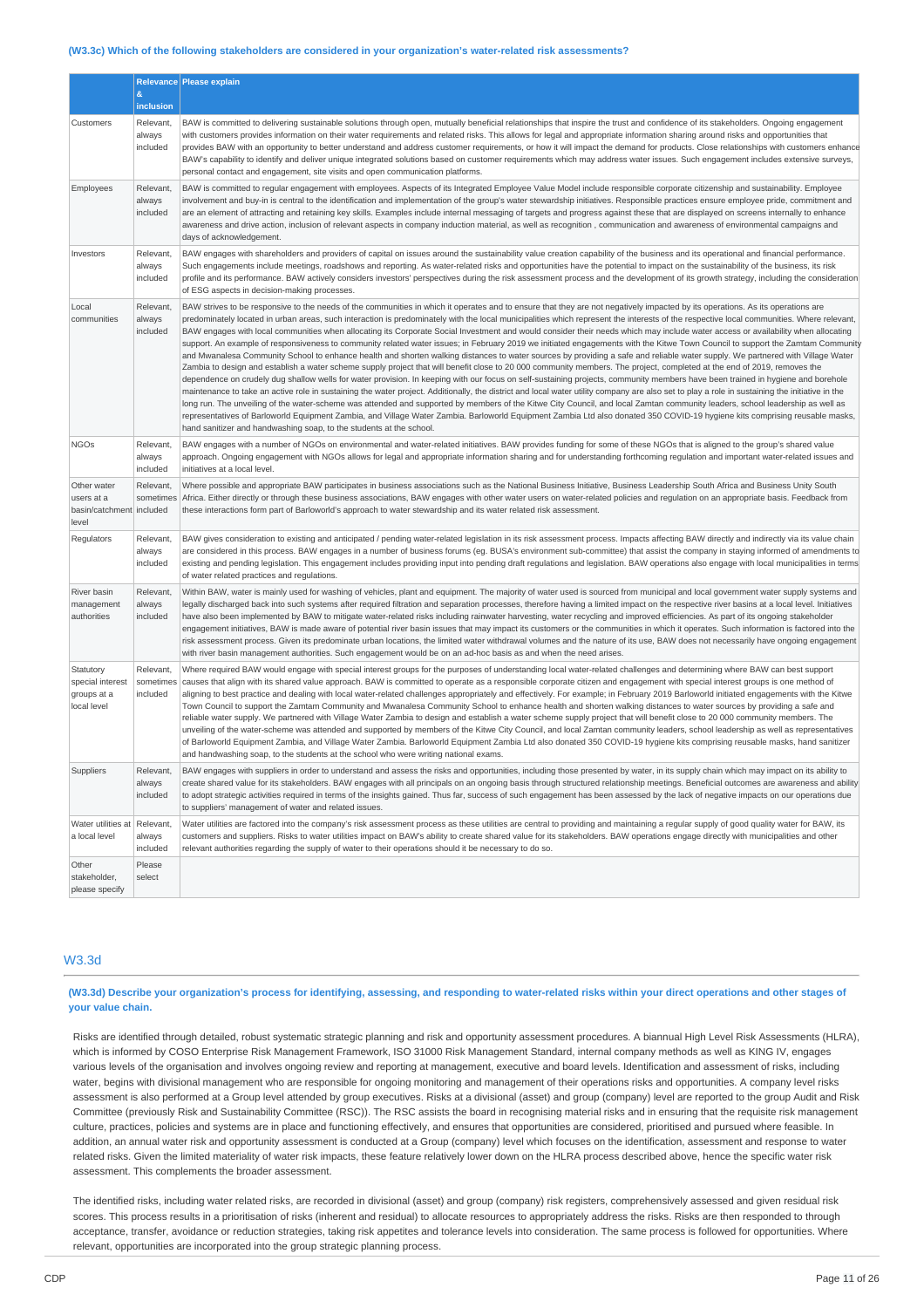# W4.1

(W4.1) Have you identified any inherent water-related risks with the notential to have a substantive financial or strategic impact on your business? Yes, only within our direct operations

### W4.1a

**(W4.1a) How does your organization define substantive financial or strategic impact on your business?**

BAW has a robust and systematic risk management process in place which assesses risks on their probability, severity and quality of the control environment and gives each risk a residual risk score. On an annual basis the Audit and Risk Committee (Formerly the Risk and Sustainability Committee) sets a risk appetite that is used in the risk assessment process. Definition of Substantive Risk: risks with a Residual (opposed to Inherent) score of critical or high relative to the set Risk Appetite may have the ability to substantively change BAW's business model or business operations, revenue or expenditure. Such risks are identified in BAW's risk assessment process together with related impacts and mitigation as reflected in response W3.3a. Quantity and quality of water is also assessed as reflected in response W1.1. Despite having multiple operations across 16 countries, in excess of 71% of the Group's revenue is derived from South African operations. The South African direct operations consist of over 250 operational sites across BAW's two major divisions which span multiple industries. The Group's major use of water is for washing of vehicles, plant and equipment and does not form part of the product. Principally all water is appropriately filtered, treated and discharged back into the local municipal reticulation systems. Given this level of diversification and the nature of water-use, no single operation has the ability to substantively impact the Group's business, operations, revenue or expenditure due to waterrelated risks. In sections W4, 5.1, 5.1a, 5.2a, 5.3, and 5.4 BAW has responded on a country level rather than a facility level. The risks and information disclosed below relate to South African operations only which cumulatively make a significant contribution to the Group's revenue and which together have the ability to substantively impact the Group's business, operations, revenue or expenditure. While BAW has not assessed any of its risks as having the potential to substantively impact its business as defined above, for information purposes it has nonetheless disclosed a number of risks on an 'Inherent' basis that have the potential to impact its business. BAW strives to minimise the impact of its direct operations on water resource and to manage all water related risks appropriately, including installing water recycling and rainwater harvesting initiatives at a number of its operations. BAW has considered its direct operations, as well as supply chain and customers in its risk assessment.

# W4.1b

(W4.1b) What is the total number of facilities exposed to water risks with the potential to have a substantive financial or strategic impact on your business, and **what proportion of your company-wide facilities does this represent?**

|       | Total<br>number<br>l of<br>facilities facilities<br>exposed this<br>to water | 96<br>$ company-$<br>wide<br> represents | <b>Comment</b>                                                                                                                                                                                                                                                                                                                                                                                                                                                                                                                                                                                                                                                                                                                                                                                                                                                          |
|-------|------------------------------------------------------------------------------|------------------------------------------|-------------------------------------------------------------------------------------------------------------------------------------------------------------------------------------------------------------------------------------------------------------------------------------------------------------------------------------------------------------------------------------------------------------------------------------------------------------------------------------------------------------------------------------------------------------------------------------------------------------------------------------------------------------------------------------------------------------------------------------------------------------------------------------------------------------------------------------------------------------------------|
| Row 1 | <b>Trisk</b>                                                                 | 51-75                                    | BAW has decided to report risks at an aggregated country (RSA) level. Prioritisation of risks includes an assessment against the set group risk appetite and tolerance. Despite having<br>multiple operations across 16 countries, some 71% of the Group's revenue is derived from its South African operations. The South African operations consist of over 250<br>geographically spread operational sites across BAW's two major divisions which span multiple industries. Given this level of diversification and the nature of water-use, no single<br>operation has the ability to substantively impact the Group's business, operations, revenue or expenditure due to water-related risks. BAW has therefore responded on a country level<br>rather than a facility level, hence the response '1' in column "Total number of facilities exposed to water risk". |

### W4.1c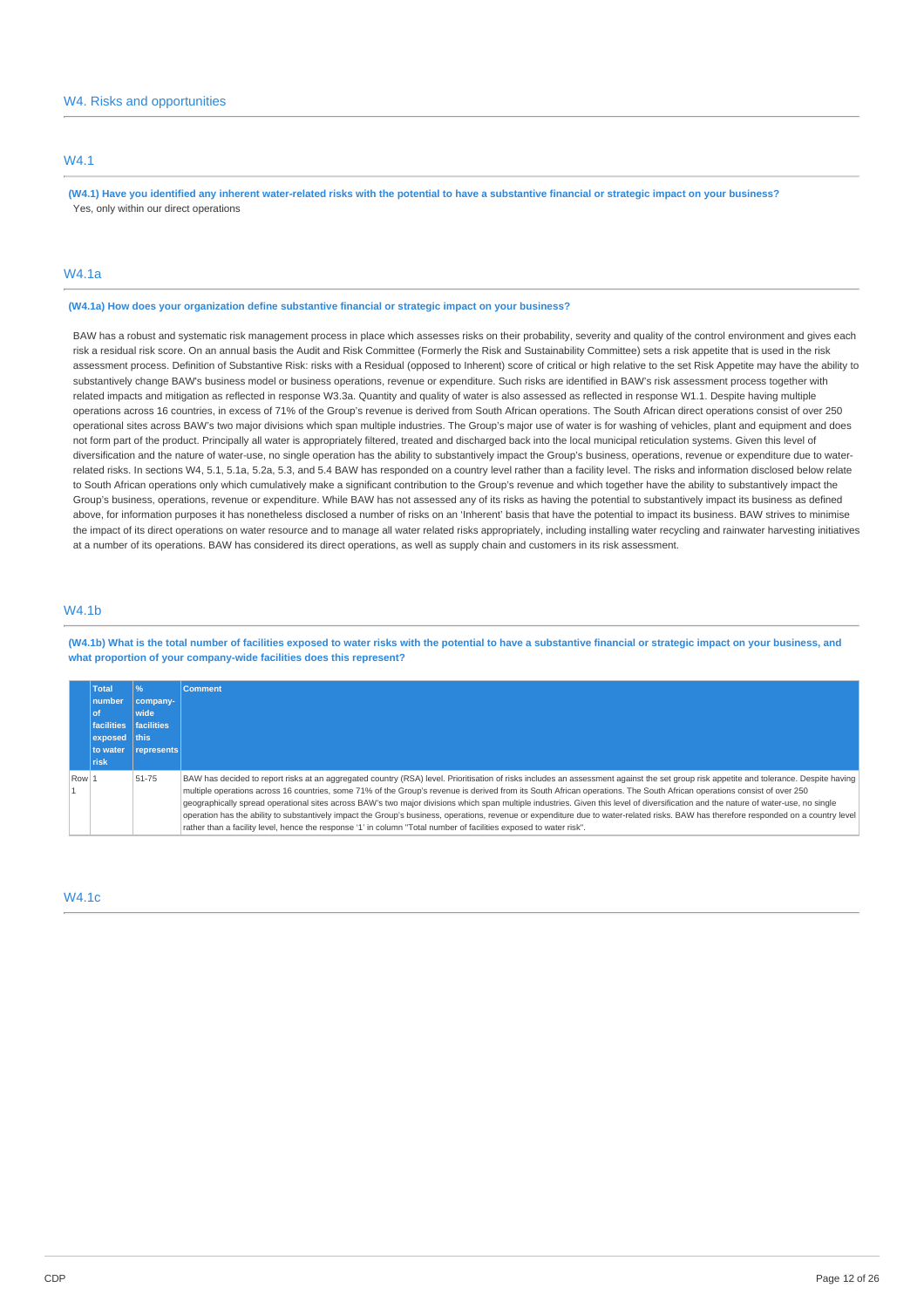(W4.1c) By river basin, what is the number and proportion of facilities exposed to water risks that could have a substantive financial or strategic impact on your **business, and what is the potential business impact associated with those facilities?**

### **Country/Area & River basin**

South Africa **Other, please specify (Given the geographic spread of operations, all river basins in South Africa)** 

**Number of facilities exposed to water risk**

1

**% company-wide facilities this represents**

51-75

**Production value for the metals & mining activities associated with these facilities** <Not Applicable>

**% company's annual electricity generation that could be affected by these facilities** <Not Applicable>

**% company's global oil & gas production volume that could be affected by these facilities** <Not Applicable>

#### **% company's total global revenue that could be affected**

71-80

#### **Comment**

In light of the geographic and facility context (as per W4.1b) the one facility reflected represents operations in South Africa collectively. As such, BAW decided to report risks at an aggregated country level (RSA). Prioritisation of risks includes assessing risks against set risk appetites and risk tolerances. Despite having multiple operations across 16 countries, some 71% of the Group's revenue is derived from its South African (RSA) operations. The South African operations consist of over 250 widespread operational sites across BAW's two major divisions which span multiple industries. Given this level of diversification and the nature of water-use, no single operation has the ability to substantively impact the Group's business, operations, revenue or expenditure due to water-related risks. BAW has therefore responded on a country level rather than a facility level, BAW has therefore responded on a country level rather than a facility level, hence the response '1' in column 2 (Number of facilities exposed to water risk). Given there are a number of river basins within RSA that service the >250 geographically spread BAW sites, the probability all BAW's South African sites being impacted simultaneously is remote. Despite this the revenue percentage indicated relates to all BAW's South African operations as a percentage of BAW's global revenue. Water is predominately used for the washing of vehicles, plant and equipment and is does not form part of the product and/or service. As such, water is not removed from the area of extraction and after appropriate filtration is discharged into the municipal reticulation system.

# W4.2

(W4.2) Provide details of identified risks in your direct operations with the potential to have a substantive financial or strategic impact on your business, and your **response to those risks.**

### **Country/Area & River basin**

South Africa Other, please specify (Given the large number and geographic spread of our facilities, all river basins within South Africa)

### **Type of risk & Primary risk driver**

| Physical<br>Increased water scarcity |  |
|--------------------------------------|--|
|--------------------------------------|--|

#### **Primary potential impact**

Upfront costs to adopt/deploy new practices and processes

#### **Company-specific description**

Increasing water stress or scarcity, for example through increased droughts, may give rise to water supply disruptions, possibly necessitating rationing of water supplies by municipalities, and could negatively impact water quality and pricing; increasing the cost base of the group. Such impacts could adversely affect BAW's operations. Changes in water reticulation processes and practices to mitigate against water stress, scarcity, disruption may render current infrastructure inadequate. Water disruptions may also impact employee health through inadequate and/or unavailable water required for drinking or sanitation in some or all of the regions where BAW operates. Risks associated with sanitation requirements including the frequent washing of hands is exacerbated amidst the COVID-19 pandemic. Additional operating and infrastructure costs may be incurred by BAW in mitigating against water supply disruptions. Such costs include the installation of water recycling and rainwater harvesting facilities, and water storage tanks. BAW predominantly uses water for washing vehicles, plant and equipment as well as WASH services. Extreme changes in water availability patterns may result in relocation of communities and industrial areas which may negatively affect demand for BAW's customer offerings, especially where relocation is outside BAW's distribution areas. Water shortages may halt some customers operations, resulting in reduced demand for BAW's products and services. For example, severe water shortages in the mining industry may halt or increase costs in operations and reduce demand for BAW's mining equipment.

**Timeframe**

Current up to one year

**Magnitude of potential impact** Medium-low

**Likelihood** More likely than not

**Are you able to provide a potential financial impact figure?** Yes, a single figure estimate

**Potential financial impact figure (currency)** 40000000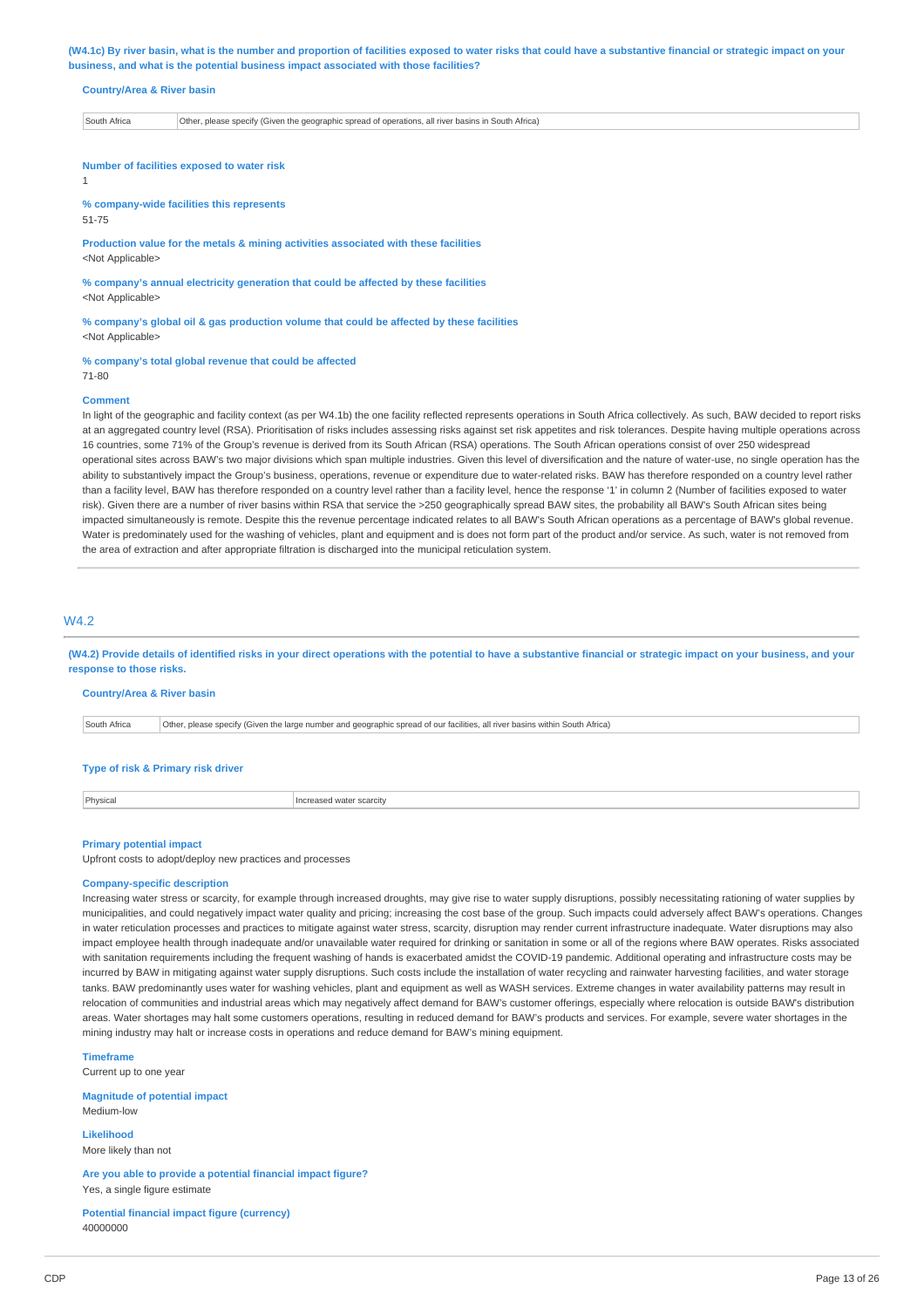### **Potential financial impact figure - minimum (currency)** <Not Applicable>

### **Potential financial impact figure - maximum (currency)** <Not Applicable>

### **Explanation of financial impact**

The estimated financial impact is reflective of potential loss of revenue from reduced demand for BAW's products and services as well as estimated costs of mitigation and contingency measures should this risk materialise in certain South African regions.

### **Primary response to risk**

Adopt water efficiency, water reuse, recycling and conservation practices

### **Description of response**

BAW has set a group aspirational target of 10% efficiency improvement in water withdrawal (municipal sources) intensity by 2020FYE against a business as usual scenario, off a 2015 baseline year, further supported by BAW's Water Use and Management Policy. BAW has adopted the MAR (Measure, Avoid and Reduce) methodology to managing water. Water monitoring systems are in place and if required relevant water treatment facilities would be introduced and/or enhanced. BAW is committed to efficient water use through reduced withdrawals, increased recycling, rainwater harvesting and storage initiatives. The use of MAR as a water management methodology reduces the impact of water supply disruptions and possible limitations placed on water withdrawals by reducing water use in the group. BAW manages the impacts associated with the risk of declining water quality through appropriate filtration, as well as geographic and industry diversification. Diversification is an overarching management response to risks and related impacts. BAW has operations in 16 countries which reduces the impact of geographically-confined water-related risks. BAW has two major divisions, within which there are a number of different operations and business activities. Within South Africa BAW has in excess of some 250 sites. This enables the group to reduce the impact of water-related risks should such risks only affect specific business activities and regions. Ongoing stakeholder engagement, including external stakeholders for example communities and customers, enables BAW to proactively monitor implications of water shortages that such stakeholders may be experiencing.

# **Cost of response**

9400000

### **Explanation of cost of response**

The cost of the internal response strategy includes infrastructure investments such as increased water harvesting, storage and recycling facilities, implemented to date. These initiatives are mainly driven by cost savings and the need to improve operational resilience. An example of such initiatives; in one division a cumulative R9.4m (2012- 2020) has been spent on water efficiency investments, including recycling and rainwater harvesting to date. Installed rainwater harvesting capacity at the end of 2020 was some 619KL. There are no additional costs associated with geographic, industry and customer diversification which form part of the group's overall risk management approach.

### **Country/Area & River basin**

| South Africa | r, please specify (Given the large number and geographic spread of our facilities, all river basins within South Africa)<br>'Other. |  |
|--------------|-------------------------------------------------------------------------------------------------------------------------------------|--|
|              | . .                                                                                                                                 |  |

### **Type of risk & Primary risk driver**

| Regi<br><b>ulator</b> | Statutor<br>allocation<br>torv wate<br>risathdrou<br>: to water<br><b>LINE ITS</b><br>iube<br>aritii dwar e<br>י ומו הי |
|-----------------------|-------------------------------------------------------------------------------------------------------------------------|
|-----------------------|-------------------------------------------------------------------------------------------------------------------------|

### **Primary potential impact**

Reduced demand for products and services

### **Company-specific description**

With increasing water scarcity and increasing demand, regulators may choose to limit the quantity of water that users may withdraw from municipal, borehole or other sources. They may also change the allocation of water rights to the benefit of some users but to the detriment of others. This may lead to a disruption to BAW's, its customers' and suppliers' operations. It might also constrain future growth due to the lack of available water inputs in some areas of operation. Limitations placed on water withdrawals may require increased investment for on-site water treatment, water harvesting and recycling systems. In addition, severe restrictions on water withdrawals/use could result in the inability for BAW to clean vehicles, plant and equipment which could impact on customer satisfaction levels resulting in reduced demand for BAW's products and services. Limitations on water withdrawals may have a significant impact on customers, for example, customers in the mining sector. This in turn, may negatively affect activity levels and consequently demand for BAW's products and services.

# **Timeframe**

Current up to one year

**Magnitude of potential impact** Medium-low

**Likelihood** More likely than not

**Are you able to provide a potential financial impact figure?** Yes, a single figure estimate

**Potential financial impact figure (currency)** 40000000

**Potential financial impact figure - minimum (currency)** <Not Applicable>

**Potential financial impact figure - maximum (currency)** <Not Applicable>

## **Explanation of financial impact**

The estimated financial impact is reflective of potential loss of revenue from reduced demand for BAW's products and services as well as estimated costs of mitigation and contingency measures should this risk materialise in certain South African regions.

**Primary response to risk** Other, please specify (Geographic diversification of facilities)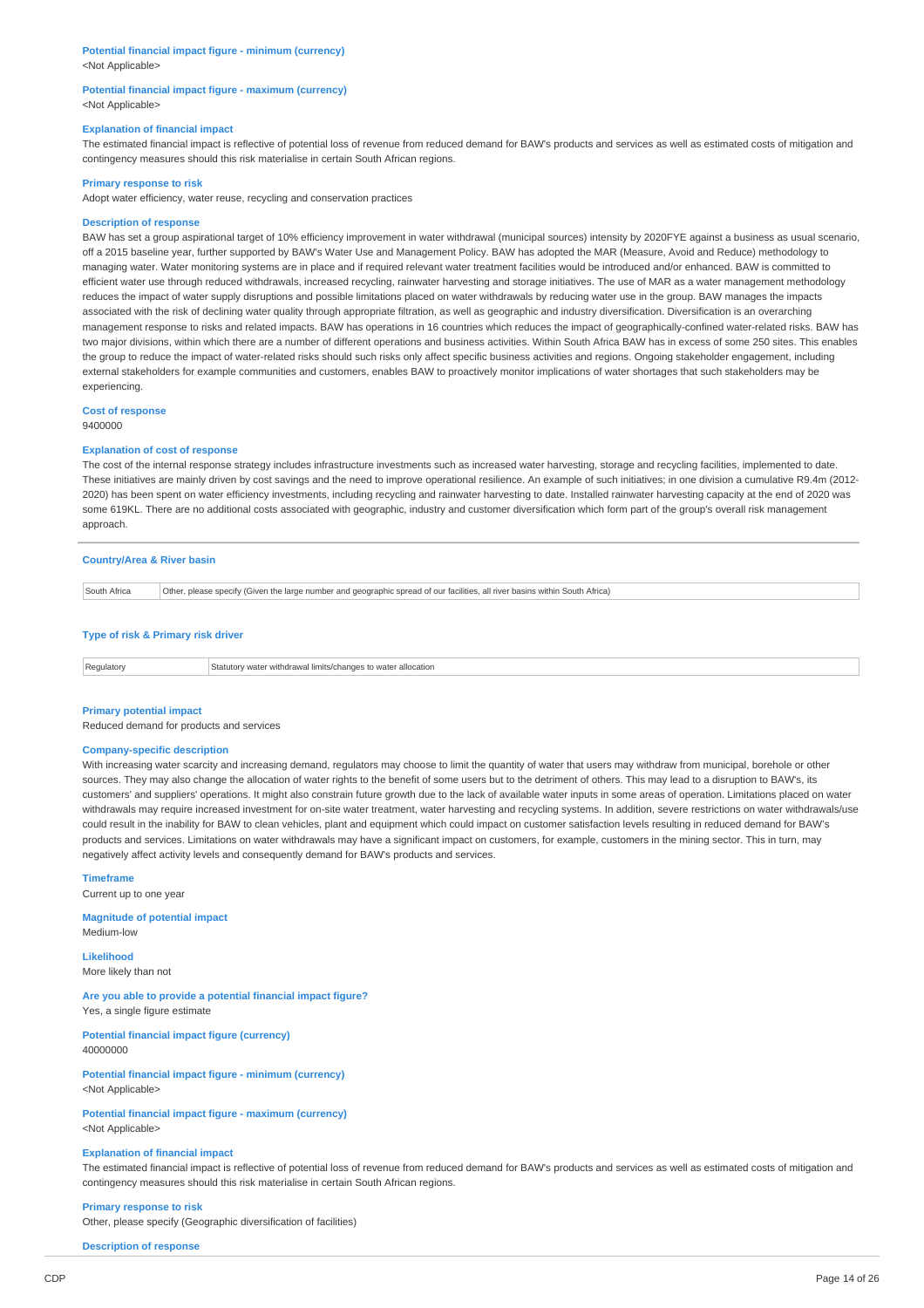Limits on water withdrawals will likely impact BAW's operations to a lesser extent than its customers given its predominant use of water is limited to washing of vehicles, plant and equipment as well as WASH services, and does not form part of the product. Internal initiatives include water efficiency improvement targets that drive reduced withdrawals, increased recycling, harvesting and storage. BAW manages the impacts associated with the risk of limitation of water withdrawals through geographic. industry, supplier and customer diversification. Diversification is an overarching management response to risks and related impacts. BAW has operations in 16 countries which reduces the impact of geographically-confined water-related risks. BAW has two major divisions, within which there are a number of different operations and business activities. Within South Africa BAW has in excess of some 250 widespread sites. This enables the group to reduce the impact of water-related risks should such risks only affect specific business activities, regions and customers. BAW participates in a number of environmental related business and industry forums, which assist in the early identification of amendments to existing and/or introduction of new regulations including possible water withdrawal regulations. BAW regularly engages with stakeholders, including customers to understand their challenges.

#### **Cost of response** 9400000

### **Explanation of cost of response**

The cost of the internal response strategy includes infrastructure investments such as increased water harvesting, storage and recycling facilities, implemented to date. It is anticipated that investment into such initiatives will increase in the future. An example of such initiatives; in one business unit a cumulative R9.4m (2012-2020) has been spent on water efficiency investments, including recycling and rainwater harvesting to date. Installed rainwater harvesting capacity at the end of 2020 was some 619KL. There are no additional costs associated with geographic, industry and customer diversification which form part of the group's overall risk management approach.

|                                    | <b>Country/Area &amp; River basin</b>                                                                                        |  |  |  |
|------------------------------------|------------------------------------------------------------------------------------------------------------------------------|--|--|--|
| South Africa                       | Other, please specify (Given the large number and geographic spread of our facilities, all river basins within South Africa) |  |  |  |
| Type of risk & Primary risk driver |                                                                                                                              |  |  |  |

# Reputation & markets **Negative media coverage** Negative media coverage

#### **Primary potential impact**

Brand damage

### **Company-specific description**

Water-related issues and a company's response to these may have detrimental impacts on a company's reputation. For example, discharge of pollutants to a local water body, conflicts over water claims, or other detrimental impacts on water resources may negatively impact the company's reputation in a local community, with the general public and/or regulators. BAW could be exposed to reputational risks if stakeholders perceive the group as not adequately identifying and responding to water-related issues. This perception may erode stakeholder value and may impact on BAW's share price, and may impact the ability to attract and retain key talent and capital.

#### **Timeframe**

Current up to one year

**Magnitude of potential impact** Medium-high

**Likelihood** Unlikely

**Are you able to provide a potential financial impact figure?** Yes, a single figure estimate

**Potential financial impact figure (currency)** 160000000

**Potential financial impact figure - minimum (currency)** <Not Applicable>

### **Potential financial impact figure - maximum (currency)**

<Not Applicable>

### **Explanation of financial impact**

The estimated financial impact is reflective of potential loss of revenue from reduced demand for BAW's products and services as well as estimated costs of mitigation and contingency measures should this risk materialise in certain South African regions. Customer's are increasingly including environmental, social and governance (ESG) aspects in their due diligence and ongoing supplier risk assessments processes.

### **Primary response to risk**

Other, please specify (Stakeholder engagement and reporting)

#### **Description of response**

BAW has set a group aspirational target of 10% efficiency improvement in water withdrawal intensity by 2020FYE against a business as usual scenario, off a 2015 baseline year, further supported by BAW's Water Use and Management Policy. Despite BAW not achieving the group aspirational target, ie. the FYE2020 Water Withdrawal intensity (KL/R'm Revenue) regressed by 27% over the 2015 baseline, the volume of water withdrawn decreased by 13% at FYE2020 against the 2015 baseline. BAW has adopted a MAR (Measure, Avoid and Reduce) methodology to managing water. Water monitoring systems are in place at most major sites to allow monitoring of withdrawal trends, identification of anomalies and mitigation against excessive and/or unnecessary use. An example includes WaterWatch. Risks related to reputational damage are managed through ensuring ongoing accurate and transparent communication with stakeholders. Material water data is independently to ensure accuracy of disclosures. BAW is also committed to communicating its actions regarding environmental stewardship with stakeholders through sustainability communication in the media and publications released by the group. BAW engages with world class principals and suppliers that actively manage water use and water-related risks. Engagement and close relationships with all stakeholders assists in reducing the likelihood of reputational damage.

#### **Cost of response**

3000000

### **Explanation of cost of response**

The cost is incorporated into the cost base of the Group. Examples are the actual costs incurred for integrated reporting, reporting systems, consultants and external assurance for the reporting period. Costs are anticipated to increase marginally as assurance requirements become more stringent and environmental responsibility, including water stewardship, comes more to the fore on the social and business agenda.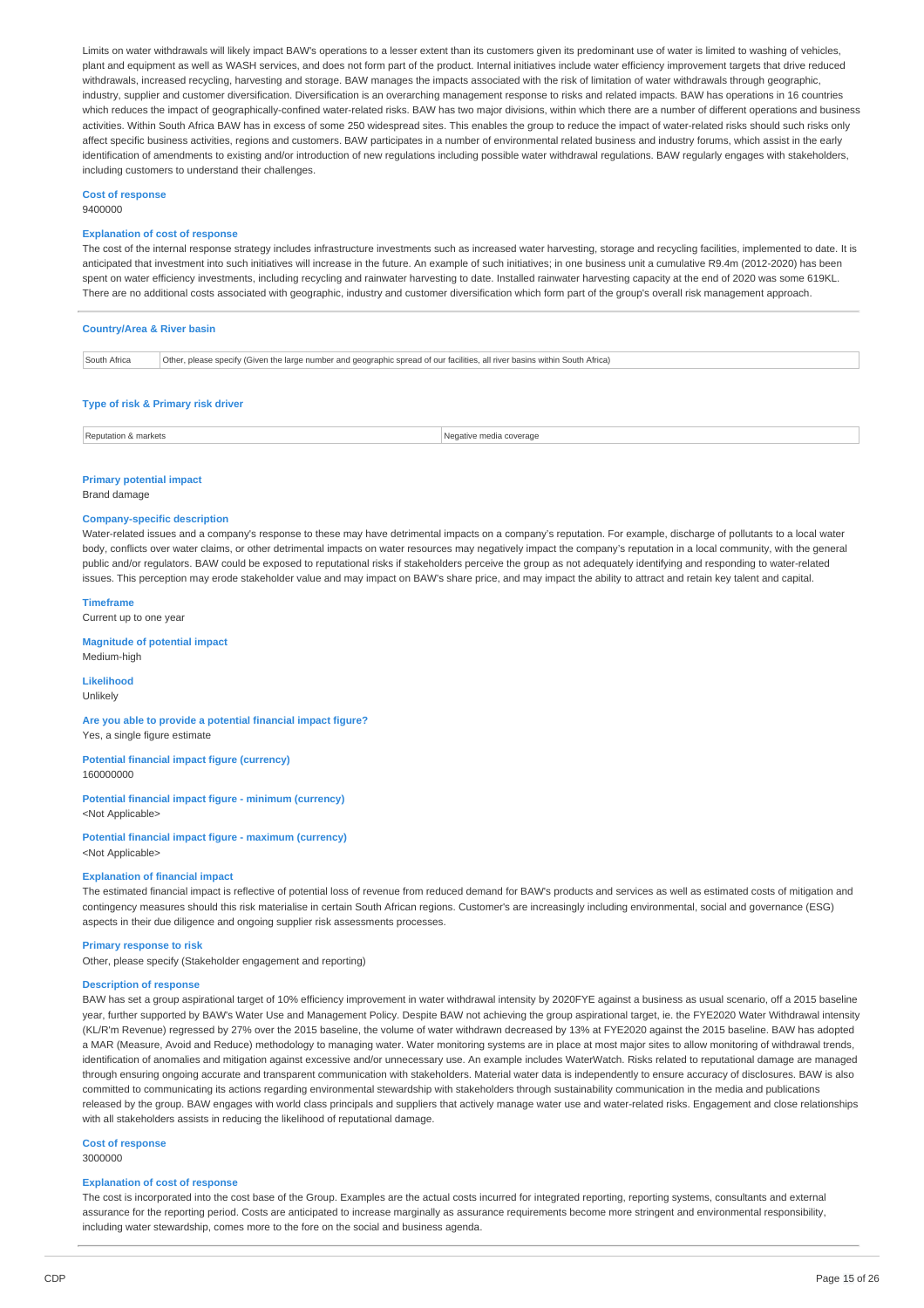# W4.2c

(W4.2c) Why does your organization not consider itself exposed to water risks in its value chain (beyond direct operations) with the potential to have a **substantive financial or strategic impact?**

|        | Primary       | Please explain                                                                                                                                                                                                          |  |  |
|--------|---------------|-------------------------------------------------------------------------------------------------------------------------------------------------------------------------------------------------------------------------|--|--|
|        | <b>reason</b> |                                                                                                                                                                                                                         |  |  |
|        |               | Row Risks exist, While risks exist in aspects of the supply chain which could be inherently substantive at an individual operational level, these are not likely to generate a substantive impact at group level as: 1. |  |  |
|        | but no        | BAW's significant suppliers are a wide range of world-class original equipment manufacturers (OEMs) across different industries and with operations in different geographies. These OEMs                                |  |  |
|        |               | substantive comprehensively manage their risks including water risks. 2. BAW has a diversified customer base, offerings and operates across different industries and 16 countries within a number of                    |  |  |
| impact |               | catchment areas. Barloworld also considers its major customers as environmentally responsible who will appropriately manage their water related risks. These various catchment areas allows for                         |  |  |
|        |               | anticipated the mitigation of water risk across the group. 3. BAW has insurance protection for losses incurred as a result of a supplier's inability to deliver after suffering an insured event. Accordingly the       |  |  |
|        |               | nature and structure of the group-wide supply chain reduces inherent risk/s at a group level.                                                                                                                           |  |  |

### W4.3

(W4.3) Have you identified any water-related opportunities with the potential to have a substantive financial or strategic impact on your business? Yes, we have identified opportunities, and some/all are being realized

# $MA$  3a

(W4.3a) Provide details of opportunities currently being realized that could have a substantive financial or strategic impact on your business.

**Type of opportunity Efficiency** 

### **Primary water-related opportunity**

Cost savings

### **Company-specific description & strategy to realize opportunity**

BAW has the opportunity to reduce operational costs and reduce water withdrawals from municipal supplies through the implementation of water efficiency initiatives. In order to realise this opportunity, BAW has adopted a Measure, Avoid and Reduce (MAR) methodology to managing water withdrawals. BAW has set a group aspirational target of 10% efficiency improvement in water withdrawal (municipal sources) intensity by 2020FYE against a business as usual scenario, off a 2015 baseline year, further supported by BAW's Water Use and Management Policy. Despite BAW not achieving the group aspirational target, ie. the FYE2020 Water Withdrawal intensity (KL/R'm Revenue) regressed by 27% over the 2015 baseline, the volume of water withdrawn decreased by 13% at FYE2020 against the 2015 baseline. Water monitoring systems (e.g. WaterWatch) are in place at most major sites to measure withdrawals and identify opportunities for efficiencies. BAW has implemented and continues to implement water harvesting and recycling initiatives to reduce water withdrawals from municipal supplies.

### **Estimated timeframe for realization**

Current - up to 1 year

**Magnitude of potential financial impact** Low-medium

**Are you able to provide a potential financial impact figure?** Yes, a single figure estimate

**Potential financial impact figure (currency)** 6000000

**Potential financial impact figure – minimum (currency)** <Not Applicable>

# **Potential financial impact figure – maximum (currency)**

<Not Applicable>

### **Explanation of financial impact**

BAW has set a group aspirational target of 10% efficiency improvement in water withdrawal (municipal sources) intensity by 2020FYE off a 2015 baseline year, further supported by BAW's Water Use and Management Policy. Despite BAW not achieving the group aspirational target, ie. the FYE2020 Water Withdrawal intensity (KL/R'm Revenue) regressed by 27% over the 2015 baseline, the volume of water withdrawn decreased by 13% at FYE2020 against the 2015 baseline. The group recycled and reused 92.65 ML of water during the reporting period. This represents some 15.1% of water withdrawn from municipal and government supply systems. Various water recycling and harvesting initiatives were implemented across the group, in one business unit these have resulted in an annual saving of some 92.41 ML of water that would have otherwise been withdrawn from municipal water systems. Cumulative water saved from 2007 to 2020 in the same business unit is some 1 370 KL. At Sept 2020, the cumulative installed rain water harvesting capacity was some 619 KL.

## **Type of opportunity**

Products and services

### **Primary water-related opportunity**

Increased sales of existing products/services

### **Company-specific description & strategy to realize opportunity**

BAW has the opportunity to supply its diverse range of products and services required for infrastructural development needed to expand access to water as well as alleviate shortages and constraints in water stressed areas and arising from water shortages. BAW has a proven track record of sustaining long-term relationships with global principals and customers. BAW has an ability to develop and grow businesses in multiple geographies including challenging territories with high growth prospects. We envisage that the regions most requiring infrastructural development including water supplies will overlap with BAW's geographic footprint thus providing us a competitive advantage by leveraging current relationships, operations and supply chains. Further, BAW is constantly evaluating the market and liaising with customers to understand their needs. BAW engages with principals to develop new products and adjust existing offerings to better meet customers' needs. The most significant of the identified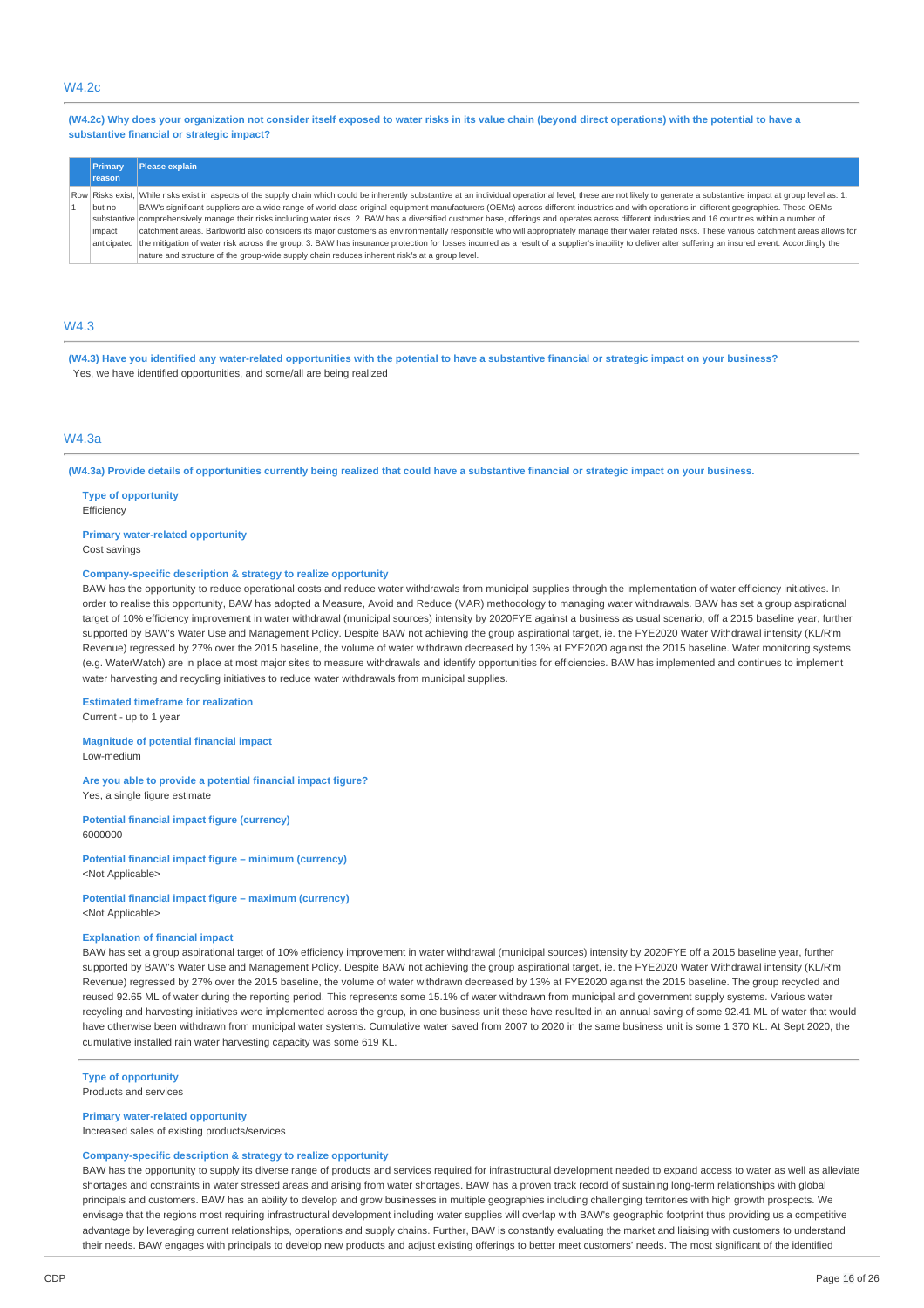#### opportunity categories was assessed as "Increased sales of existing products/services".

**Estimated timeframe for realization** Current - up to 1 year

**Magnitude of potential financial impact** Medium

**Are you able to provide a potential financial impact figure?** Yes, a single figure estimate

**Potential financial impact figure (currency)** 4000000

**Potential financial impact figure – minimum (currency)** <Not Applicable>

**Potential financial impact figure – maximum (currency)** <Not Applicable>

#### **Explanation of financial impact**

Water infrastructure development within the geographies in which BAW operates could increase the demand for products and services. BAW has developed strong relationships with its principals and customers which facilitates information sharing about local market conditions and trends including environmental issues where relevant, water-related issues and customer needs. There are no additional costs associated with geographic, industry, customer and products and services diversification and form part of the group's overall risk management approach.

**Type of opportunity** Markets

**Primary water-related opportunity** Increased brand value

### **Company-specific description & strategy to realize opportunity**

BAW has the opportunity to gain a competitive advantage as a result of enhancing its reputation by managing water-related risks and opportunities effectively. In addition, BAW engages with stakeholders, including its shareholders, employees, customers and communities in which it operates, on an ongoing basis in order to manage its reputation and where relevant to ensure it meets expectations. Such engagements also assist in positioning BAW and its product offerings in a manner that enhances competitive advantage and validates its social licence to operate. These activities are underpinned by BAW's responsible citizenship programme and sustainable development framework. The most significant of the identified opportunity categories was assessed as "Increased brand value".

**Estimated timeframe for realization**

Current - up to 1 year

**Magnitude of potential financial impact** Low-medium

**Are you able to provide a potential financial impact figure?** Yes, a single figure estimate

**Potential financial impact figure (currency)** 4000000

**Potential financial impact figure – minimum (currency)** <Not Applicable>

**Potential financial impact figure – maximum (currency)** <Not Applicable>

### **Explanation of financial impact**

BAW has set a group aspirational target of 10% efficiency improvement in water withdrawal (municipal sources) intensity by 2020FYE off a 2015 baseline year, further supported by BAW's Water Use and Management Policy. Despite BAW not achieving the group aspirational target, ie. the FYE2020 Water Withdrawal intensity (KL/R'm Revenue) regressed by 27% over the 2015 baseline, the volume of water withdrawn decreased by 13% at FYE2020 against the 2015 baseline. BAW represents world-class principals that strive to minimise the water consumption of their manufacturing processes and products. Additionally, BAW reports on its water usage and responsible water stewardship efforts, demonstrating its commitment to ongoing engagement with and transparent reporting to its stakeholders. Further, in February 2019 we initiated engagements with the Kitwe Town Council to support the Zamtam Community and Mwanalesa Community School to enhance health and shorten walking distances to water sources by providing a safe and reliable water supply. We partnered with Village Water Zambia to design and establish a water scheme supply project that will benefit close to 20 000 community members. The unveiling of the water-scheme was attended and supported by members of the Kitwe City Council, and local Zamtan community leaders, school leadership as well as representatives of Barloworld Equipment Zambia, and Village Water Zambia. Barloworld Equipment Zambia Ltd also donated 350 COVID-i9 hygiene kits comprising reusable masks, hand sanitizer and handwashing soap, to the students at the school who are writing national exams. Barloworld Equipment Isando has also installed water meters that encourage water conservation & in long term lowering the water consumption that would reduce cost and leading to lower water bills.

W5. Facility-level water accounting

# W5.1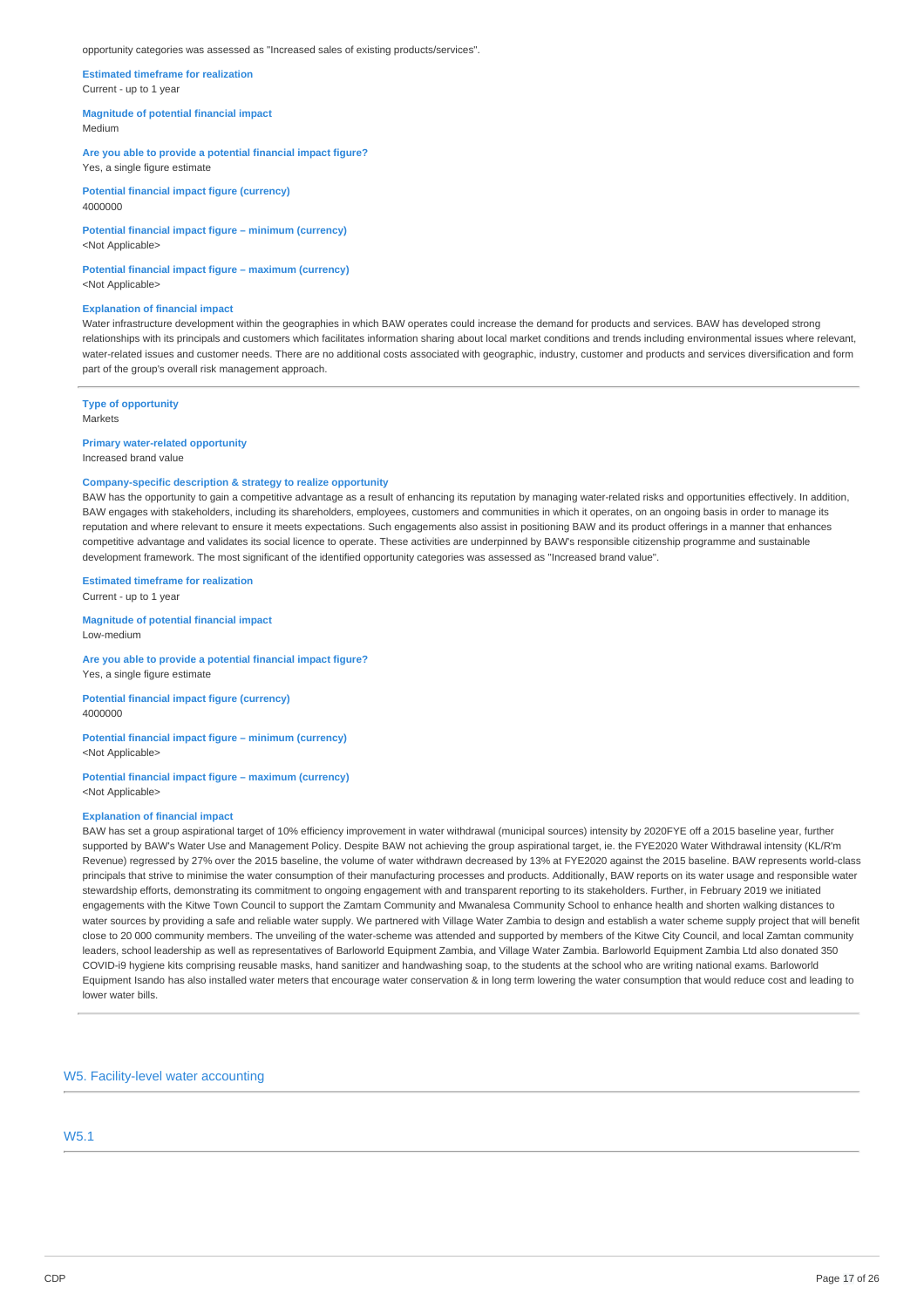#### (W5.1) For each facility referenced in W4.1c, provide coordinates, water accounting data, and a comparison with the previous reporting year.

**Facility reference number** Facility 1

### **Facility name (optional)**

In light of the geographic and facility context 'Facility 1' represents BAW operations in RSA collectively. As such, BAW has provided water data at an aggregated country level (RSA) for W5 responses. BAW has >250 geographically spread sites in RSA servicing multiple industries. The probability all BAW's RSA sites being impacted by water constraints simultaneously is remote and likewise no single operation has the ability to substantively impact BAW's business, operations, revenue or expenditure.

### **Country/Area & River basin**

### **Latitude**

**Longitude**

**Located in area with water stress** Yes

**Primary power generation source for your electricity generation at this facility** <Not Applicable>

**Oil & gas sector business division** <Not Applicable>

**Total water withdrawals at this facility (megaliters/year)** 560

**Comparison of total withdrawals with previous reporting year**

Lower

**Withdrawals from fresh surface water, including rainwater, water from wetlands, rivers and lakes** 1.5

**Withdrawals from brackish surface water/seawater**

 $\Omega$ 

 $\theta$ 

**Withdrawals from groundwater - renewable**

**Withdrawals from groundwater - non-renewable** 0

**Withdrawals from produced/entrained water**

 $\Omega$ 

Lower

**Withdrawals from third party sources** 560

**Total water discharges at this facility (megaliters/year)**

**Comparison of total discharges with previous reporting year**

**Discharges to fresh surface water**

**Discharges to brackish surface water/seawater**

**Discharges to groundwater**

**Discharges to third party destinations** 532

**Total water consumption at this facility (megaliters/year)** 28

**Comparison of total consumption with previous reporting year** Lower

### **Please explain**

Water is predominantly used for washing of vehicles, plant & equipment and after appropriate filtration & treatment, is discharged back into the municipal reticulation system. Small volumes of water (assumed to be 5% of municipal withdrawals) are consumed by employees, used for gardening or evaporated and is not separately metered. In FY2020, RSA withdrawal volumes decreased by 8% against FY2019.

# W5.1a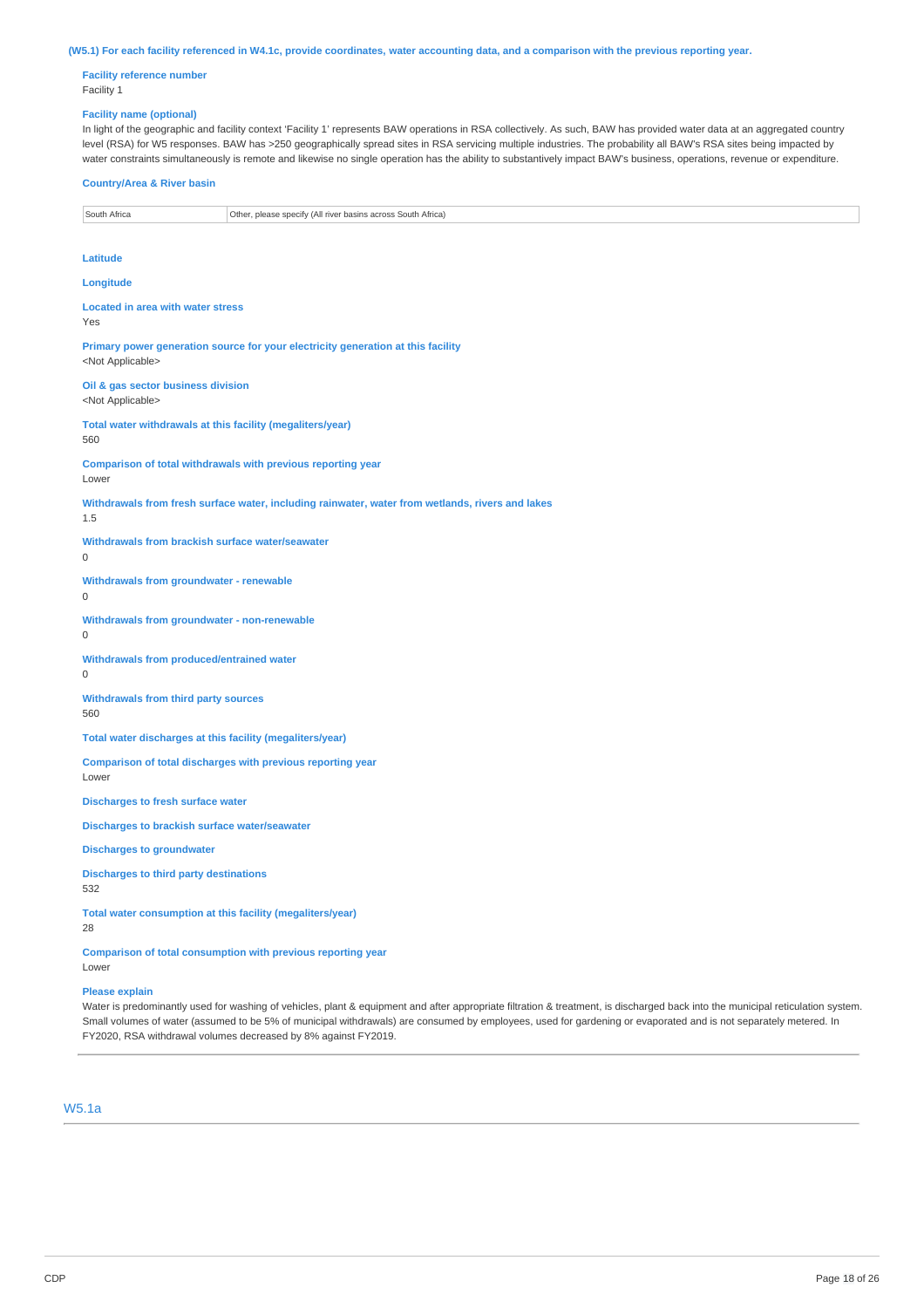(W5.1a) For the facilities referenced in W5.1, what proportion of water accounting data has been externally verified?

**Water withdrawals – total volumes**

### **% verified**

76-100

#### **What standard and methodology was used?**

Water withdrawn by BAW is obtained from local authorities (water utilities and/or municipalities). These water withdrawal volumes were reviewed by the Group's internal auditors followed an agreed upon procedure review.

**Water withdrawals – volume by source**

**% verified** 76-100

### **What standard and methodology was used?**

Water withdrawn by BAW is obtained from local authorities (water utilities and/or municipalities). These water withdrawal volumes were reviewed by an external independent assurance provider (PWC). The assurance was a Limited Assurance engagement using ISAE3000 (Revised) assurance standard.

**Water withdrawals – quality**

**% verified** Not verified

**What standard and methodology was used?** <Not Applicable>

**Water discharges – total volumes**

**% verified** Not verified

**What standard and methodology was used?** <Not Applicable>

**Water discharges – volume by destination**

**% verified** Not verified

**What standard and methodology was used?** <Not Applicable>

**Water discharges – volume by treatment method**

**% verified** Not verified

**What standard and methodology was used?** <Not Applicable>

**Water discharge quality – quality by standard effluent parameters**

**% verified** Not verified

**What standard and methodology was used?** <Not Applicable>

**Water discharge quality – temperature**

**% verified** Not verified

**What standard and methodology was used?** <Not Applicable>

**Water consumption – total volume**

**% verified** Not verified

**What standard and methodology was used?** <Not Applicable>

**Water recycled/reused**

**% verified** Not verified

**What standard and methodology was used?** <Not Applicable>

## W6. Governance

W6.1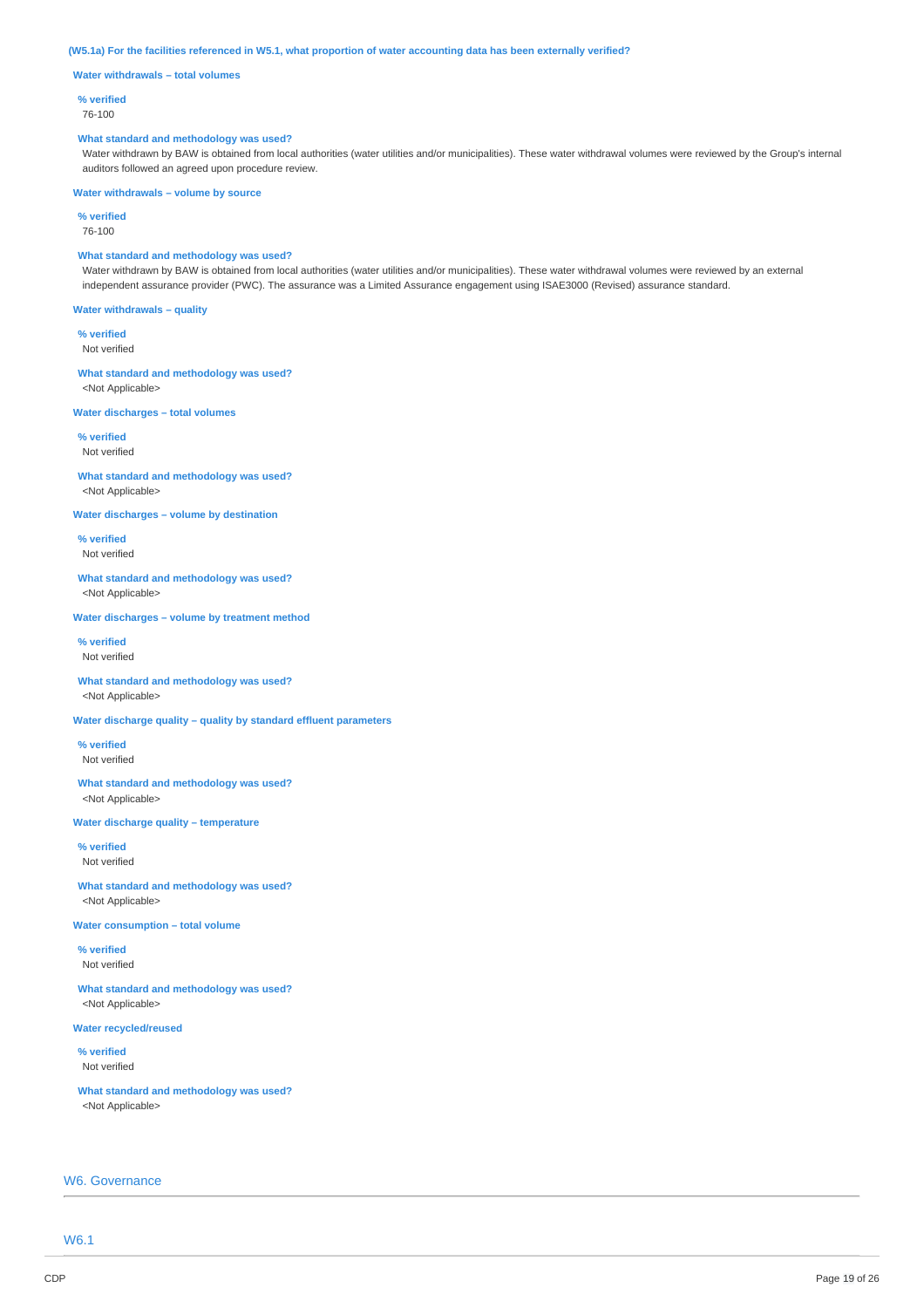Yes, we have a documented water policy that is publicly available

# W6.1a

### **(W6.1a) Select the options that best describe the scope and content of your water policy.**

|       | <b>Scope</b>         | <b>Content</b>                                                                                                                                                                                                                                                                                                                                                                                                                                             | <b>Please explain</b>                                                                                                                                                                                                                                                                                                                                                                                                                                                                                                                                                                                                                                                                                                                                                                                                                                                                                                                                                                                                                                                                                                                                                         |
|-------|----------------------|------------------------------------------------------------------------------------------------------------------------------------------------------------------------------------------------------------------------------------------------------------------------------------------------------------------------------------------------------------------------------------------------------------------------------------------------------------|-------------------------------------------------------------------------------------------------------------------------------------------------------------------------------------------------------------------------------------------------------------------------------------------------------------------------------------------------------------------------------------------------------------------------------------------------------------------------------------------------------------------------------------------------------------------------------------------------------------------------------------------------------------------------------------------------------------------------------------------------------------------------------------------------------------------------------------------------------------------------------------------------------------------------------------------------------------------------------------------------------------------------------------------------------------------------------------------------------------------------------------------------------------------------------|
| $1\,$ | Row Company-<br>wide | Description of<br>business<br>dependency<br>on water<br>Description of<br>business<br>impact on<br>water<br>Description of<br>water-related<br>performance<br>standards for<br>direct<br>operations<br>Company<br>water targets<br>and goals<br>Commitment<br>to water-<br>related<br>innovation<br>Commitment<br>to<br>stakeholder<br>awareness<br>and education<br>Commitment<br>to water<br>stewardship<br>and/or<br>collective<br>action<br>Commitment | BAW has a stand-alone Water Use and Management Policy which is also incorporated into its Environmental Policy. The policy outlines the standards BAW expects within the<br>group, allocates accountability and drives a common objective of responsible water use and management. "Sustainability" is a Value in its Worldwide Code of Conduct. BAW has<br>set a group aspirational target of 10% efficiency improvement in water withdrawal (municipal sources) intensity by 2020FYE off a 2015 baseline year against a business as usual<br>scenario. Given its commitment to water stewardship, BAW has implemented a Water Use and Management Policy. This policy is applied on a group-wide basis and covers the<br>areas of; Description of business dependency on water, Description of business impact on water, Guiding principles that govern Barloworld Water Use and Management, Company<br>water targets and goals, Commitment to water-related innovation, Commitment to stakeholder awareness and education, Commitment to water stewardship and/or collective action<br>and is required to be read in conjunction with the group-wide Climate Change Policy. |
|       |                      |                                                                                                                                                                                                                                                                                                                                                                                                                                                            |                                                                                                                                                                                                                                                                                                                                                                                                                                                                                                                                                                                                                                                                                                                                                                                                                                                                                                                                                                                                                                                                                                                                                                               |
|       |                      | to safely<br>managed<br>Water,                                                                                                                                                                                                                                                                                                                                                                                                                             |                                                                                                                                                                                                                                                                                                                                                                                                                                                                                                                                                                                                                                                                                                                                                                                                                                                                                                                                                                                                                                                                                                                                                                               |
|       |                      | Sanitation<br>and Hygiene<br>(WASH) in<br>the workplace                                                                                                                                                                                                                                                                                                                                                                                                    |                                                                                                                                                                                                                                                                                                                                                                                                                                                                                                                                                                                                                                                                                                                                                                                                                                                                                                                                                                                                                                                                                                                                                                               |
|       |                      | Commitment<br>to safely<br>managed                                                                                                                                                                                                                                                                                                                                                                                                                         |                                                                                                                                                                                                                                                                                                                                                                                                                                                                                                                                                                                                                                                                                                                                                                                                                                                                                                                                                                                                                                                                                                                                                                               |
|       |                      | Water,<br>Sanitation<br>and Hygiene                                                                                                                                                                                                                                                                                                                                                                                                                        |                                                                                                                                                                                                                                                                                                                                                                                                                                                                                                                                                                                                                                                                                                                                                                                                                                                                                                                                                                                                                                                                                                                                                                               |
|       |                      | (WASH) in<br>local<br>communities<br>Recognition                                                                                                                                                                                                                                                                                                                                                                                                           |                                                                                                                                                                                                                                                                                                                                                                                                                                                                                                                                                                                                                                                                                                                                                                                                                                                                                                                                                                                                                                                                                                                                                                               |
|       |                      | of<br>environmental                                                                                                                                                                                                                                                                                                                                                                                                                                        |                                                                                                                                                                                                                                                                                                                                                                                                                                                                                                                                                                                                                                                                                                                                                                                                                                                                                                                                                                                                                                                                                                                                                                               |
|       |                      | linkages, for<br>example, due<br>to climate                                                                                                                                                                                                                                                                                                                                                                                                                |                                                                                                                                                                                                                                                                                                                                                                                                                                                                                                                                                                                                                                                                                                                                                                                                                                                                                                                                                                                                                                                                                                                                                                               |
|       |                      | change                                                                                                                                                                                                                                                                                                                                                                                                                                                     |                                                                                                                                                                                                                                                                                                                                                                                                                                                                                                                                                                                                                                                                                                                                                                                                                                                                                                                                                                                                                                                                                                                                                                               |

# W6.2

**(W6.2) Is there board level oversight of water-related issues within your organization?** Yes

# W6.2a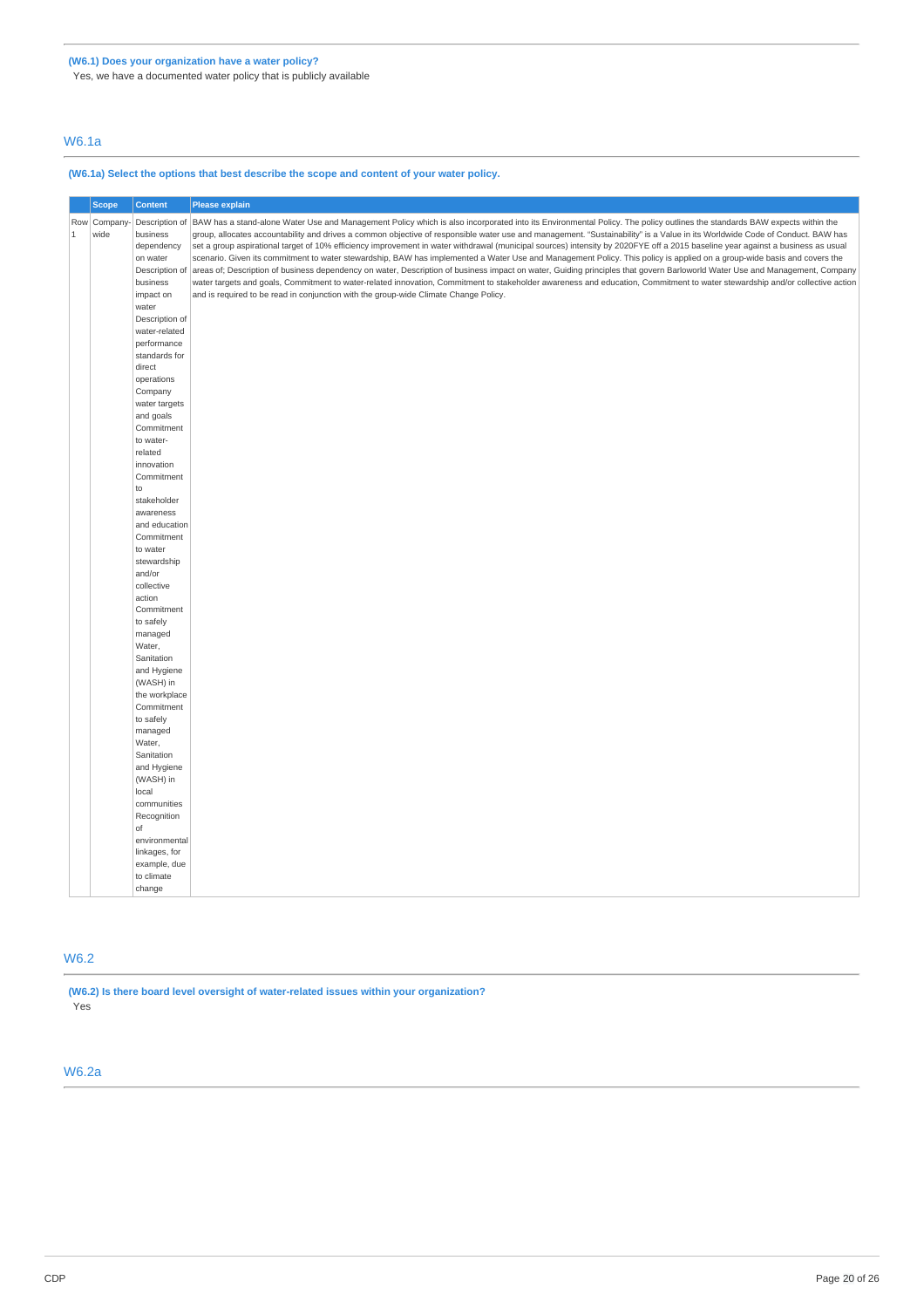# (W6.2a) Identify the position(s) (do not include any names) of the individual(s) on the board with responsibility for water-related issues.

| <b>Position</b> | Please explain                                                                                                                                                                                          |  |  |  |
|-----------------|---------------------------------------------------------------------------------------------------------------------------------------------------------------------------------------------------------|--|--|--|
| <b>ot</b>       |                                                                                                                                                                                                         |  |  |  |
| individual      |                                                                                                                                                                                                         |  |  |  |
| Board-          | The Group Social, Ethics and Transformation Committee (previously the Risk and Sustainability Committee), one of six sub-board committees, holds the highest level of responsibility for Climate        |  |  |  |
| level           | Change within Barloworld. This Committee was established to assist the board in ensuring sound corporate governance, improving internal controls and monitoring company performance. The                |  |  |  |
| committee       | Committee assists the board in recognising all substantive sustainability, climate change, environmental, water-related and health and safety risks to which the group is exposed and ensures that the  |  |  |  |
|                 | requisite management culture, practices, policies and systems are implemented and function effectively. In giving consideration to Safety, Health and Environmental (SHE) aspects of the group, the     |  |  |  |
|                 | committee receives SHE reports on a quarterly basis which includes water-related and climate change information such as water withdrawals, recycling and rain water harvesting, emissions and energy    |  |  |  |
|                 | usage and related efficiency improvement initiatives, and progress towards set aspirational targets. Examples of decisions made by the committee include the assurance approach over selected non-      |  |  |  |
|                 | financial disclosures, including water withdrawal volumes. In FY2020, the board oversight over environmental aspects, including water related issues has transitioned to the Group's Social, Ethics and |  |  |  |
|                 | Transformation Committee from the Group Risk and Sustainability Committee.                                                                                                                              |  |  |  |

# W6.2b

# **(W6.2b) Provide further details on the board's oversight of water-related issues.**

|                       | related<br>la<br>agenda<br><i>item</i> | <b>Frequency Governance</b><br>that water- mechanisms<br>into which<br>issues are water-related<br>issues are<br>scheduled integrated                                                                                                                                                                                                                                                                                  | <b>Please explain</b>                                                                                                                                                                                                                                                                                                                                                                                                                                                                                                                                                                                                                                                                                                                                                                                                                                                                                                                                                                                                                                                                                                                                                                                                                                                                                                                                                                                                                                                                                                                                                                                                                                                                                                                                                                                                                                                                                                                                                                                                                                                                                                                                                                                                                                                                     |
|-----------------------|----------------------------------------|------------------------------------------------------------------------------------------------------------------------------------------------------------------------------------------------------------------------------------------------------------------------------------------------------------------------------------------------------------------------------------------------------------------------|-------------------------------------------------------------------------------------------------------------------------------------------------------------------------------------------------------------------------------------------------------------------------------------------------------------------------------------------------------------------------------------------------------------------------------------------------------------------------------------------------------------------------------------------------------------------------------------------------------------------------------------------------------------------------------------------------------------------------------------------------------------------------------------------------------------------------------------------------------------------------------------------------------------------------------------------------------------------------------------------------------------------------------------------------------------------------------------------------------------------------------------------------------------------------------------------------------------------------------------------------------------------------------------------------------------------------------------------------------------------------------------------------------------------------------------------------------------------------------------------------------------------------------------------------------------------------------------------------------------------------------------------------------------------------------------------------------------------------------------------------------------------------------------------------------------------------------------------------------------------------------------------------------------------------------------------------------------------------------------------------------------------------------------------------------------------------------------------------------------------------------------------------------------------------------------------------------------------------------------------------------------------------------------------|
| Row<br>$\overline{1}$ | Scheduled<br>- all<br>meetings         | Monitoring<br>implementation<br>and<br>performance<br>Overseeing<br>major capital<br>expenditures<br>Reviewing and<br>quiding<br>business plans<br>Reviewing and<br>quiding major<br>plans of action<br>Reviewing and<br>quiding risk<br>management<br>policies<br>Reviewing and<br>guiding<br>strategy<br>Reviewing and<br>quiding<br>corporate<br>responsibility<br>strategy<br>Setting<br>performance<br>objectives | The Group Social, Ethics and Transformation Committee (previously Risk and Sustainability Committee), which is one of six sub-board committees, holds the highest level of<br>responsibility for Sustainability aspects within Barloworld and meets on a quarterly basis. This Committee was established to assist the board in ensuring sound corporate<br>governance, improving internal controls and monitoring company performance. The Committee assists the board in recognising all substantive sustainability, climate change,<br>environmental, water-related and health and safety risks to which the group is exposed and in ensuring that the requisite management culture, practices, policies and systems<br>are implemented and function effectively within the group. In giving consideration to Safety, Health and Environmental (SHE) aspects of the group, the committee receives SHE<br>reports on a quarterly basis which includes water-related information such as volumes withdrawn from municipal supplies and water volumes recycled as well as related efficiency<br>improvement initiatives, and progress towards aspirational water withdrawal (municipal supplies) efficiency improvement target. The committee has oversight of the risk<br>management framework, identified risks and mitigation strategies/ measures. Environmental risks, including water-related aspects are included in the group's identified risks. The<br>Chairperson of each of the Board sub-committees, including the Risk and Sustainability Committee, report to the Board on a quarterly basis. Strategic and business plans, which<br>include budgets, are compiled on decentralised basis under group guidance. These are aggregated to form the group strategic and financial plans which are reviewed by the board<br>on an annual basis. Progress against sustainable development key performance indicators which include water, are considered by the group Remuneration committee when<br>assessing executive performance and incentives. In FY2020, the board oversight over environmental aspects, including water related issues has transitioned to the Group's<br>Social, Ethics and Transformation Committee from the Group Risk and Sustainability Committee. |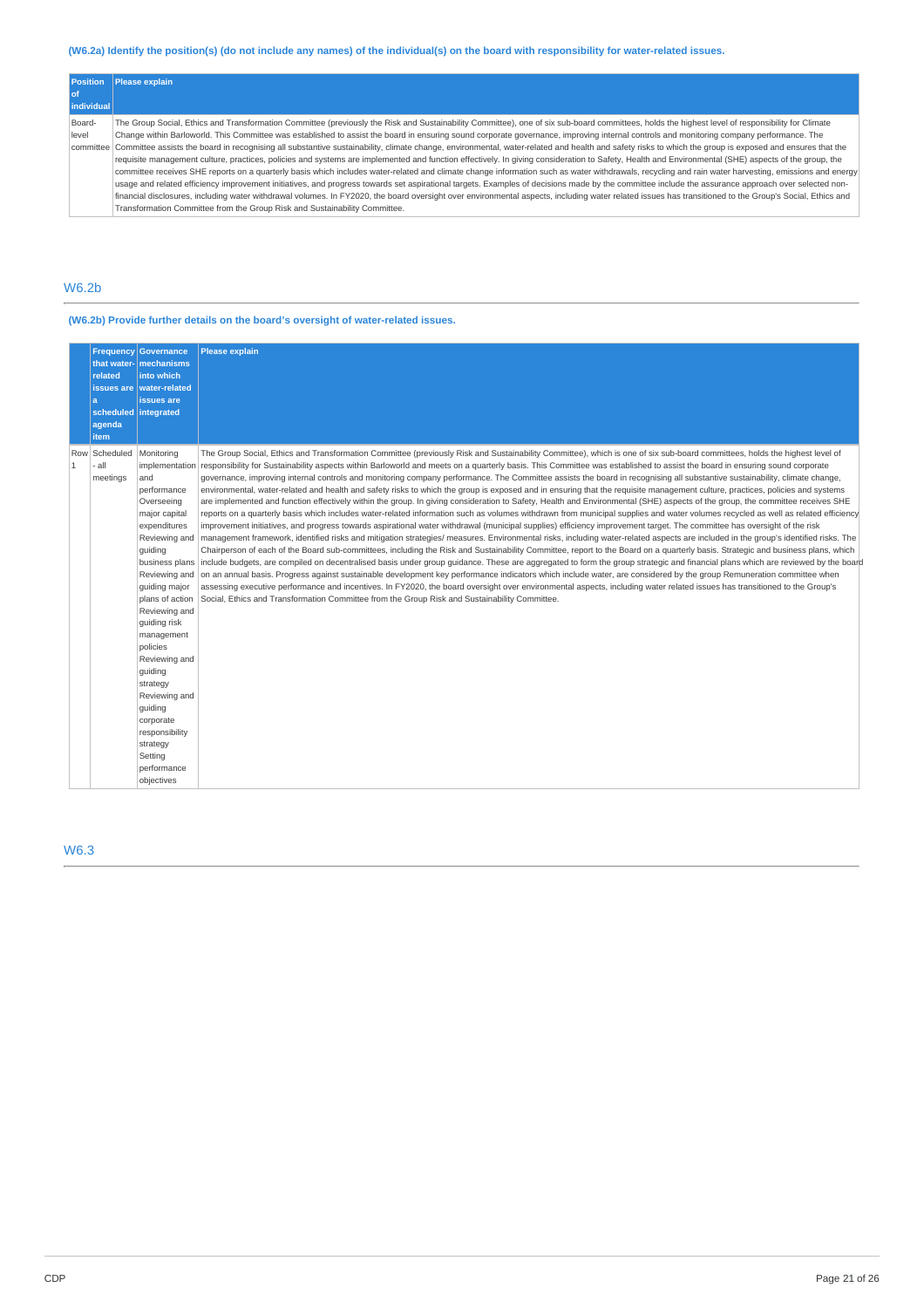#### (W6.3) Provide the highest management-level position(s) or committee(s) with responsibility for water-related issues (do not include the names of individuals).

### **Name of the position(s) and/or committee(s)**

Other C-Suite Officer, please specify (Group and Divisional CEOs)

#### **Responsibility**

Other, please specify (Achievement of group strategy)

#### **Frequency of reporting to the board on water-related issues**

Quarterly

#### **Please explain**

These individuals are part of the group Executive Committee, which is the highest level of executive management within Barloworld. As the highest level/s of management, these individuals are responsible for driving the achievement of the approved group strategy within their respective operations, which include sustainability and environmental objectives and targets. The Chief Executive Officer and Board of Directors in each division are ultimately responsible and accountable for environmental stewardship, including water-related aspects which are an integral part of management in the company and are recognised as a corporate priority. Implemented processes ensure that the Chief Executive Officer and Board of Directors remain fully informed about all pertinent environmental issues. For example a SHE report is presented at divisional risk and sustainability meetings, which include performance against set aspirational targets and pertinent issues including water.

### **Name of the position(s) and/or committee(s)**

Other committee, please specify (Divisional Risk and Sustainability Committee )

#### **Responsibility**

Other, please specify (Directing, monitoring, assessing & managing environmental aspects and related risks.)

**Frequency of reporting to the board on water-related issues Ouarterly** 

#### **Please explain**

Directing, monitoring, assessing & managing environmental aspects and related risks.

# **Name of the position(s) and/or committee(s)**

Other, please specify (Group Sustainability Manager)

## **Responsibility**

Other, please specify (Achievement of sustainability strategy)

### **Frequency of reporting to the board on water-related issues Quarterly**

### **Please explain**

The Group Manager, who reports to the Group Executive: Governance, Compliance and Sustainability who is part of the Group Executive Committee. This position is required to: - Co-ordinate, compile and execute the overall group sustainability strategy. - Set sustainability objectives in the group. - Drive the endorsed sustainability strategy across the group. - Compile and roll-out environmental related policies, including climate related policies that have been appropriately endorsed by the relevant governance structures. - Ensure day-to-day operational requirements, systems, reports, etc. are in place to ensure relevant, timely and accurate reporting to stakeholders on sustainability issues.

### **Name of the position(s) and/or committee(s)**

Other, please specify (Divisional Environment / Sustainability Executives)

#### **Responsibility**

Both assessing and managing water-related risks and opportunities

### **Frequency of reporting to the board on water-related issues**

As important matters arise

#### **Please explain**

i. These are generally Executive level individuals. ii. & iii. Responsible for the achievement of and reporting on defined sustainability initiatives/objectives, energy and emission efficiency improvement targets. Included in their performance indicators are water withdrawal (municipal sources) efficiency improvements. Champions identify and drive initiatives in support of set objectives and targets. Appropriate engagement with relevant stakeholders on environmental related matters.

# W6.4

(W6.4) Do you provide incentives to C-suite employees or board members for the management of water-related issues?

| <b>Provide incentives for management of water-related</b> Comment |                                                                                                                                                                                                               |
|-------------------------------------------------------------------|---------------------------------------------------------------------------------------------------------------------------------------------------------------------------------------------------------------|
| <b>issues</b>                                                     |                                                                                                                                                                                                               |
|                                                                   | Row No, not currently but we plan to introduce them in the next Aspirational Efficiency Targets have been implemented. Consideration is underway on how these are incorporated into incentives as part of the |
| two years                                                         | strategic deployment process.                                                                                                                                                                                 |

## W6.5

(W6.5) Do you engage in activities that could either directly or indirectly influence public policy on water through any of the following?

Yes, direct engagement with policy makers

Yes, trade associations

Yes, other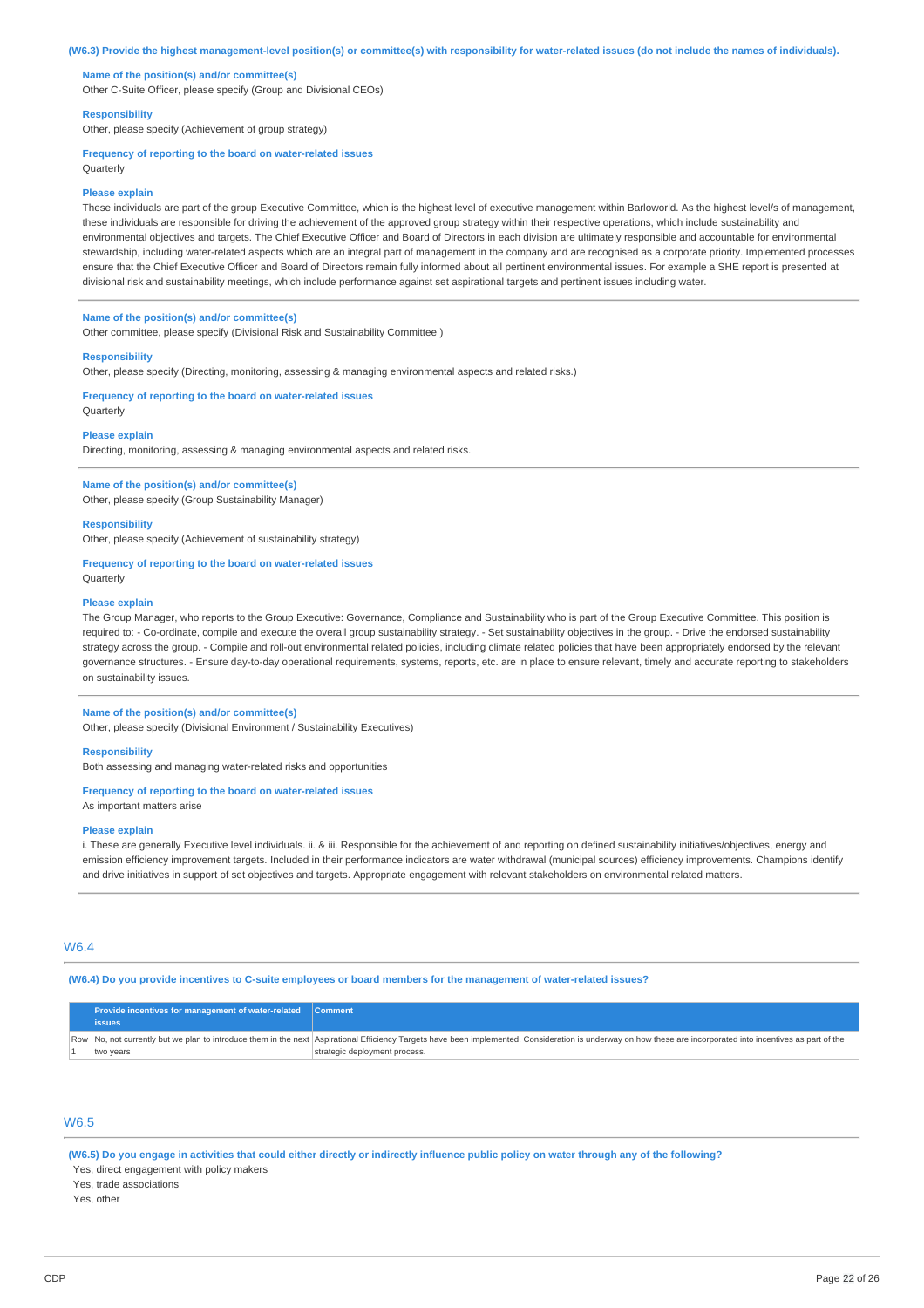(W6.5a) What processes do you have in place to ensure that all of your direct and indirect activities seeking to influence policy are consistent with your water **policy/water commitments?**

BAW ensures that all engagements are consistent with its overall climate change strategy through ensuring that all relevant employees within the group understand and are aligned with BAW's position on water related policies. BAW representatives on the various committees are appropriately mandated prior to engagement to ensure consistency. Internal meetings with these representatives are held on a regular basis (including individual discussions, monthly sustainability champion meetings, executive and management meetings). These meetings provide an opportunity for the representatives to provide feedback and to be informed on any changes to the group's position (if new regulation is released etc.). In this way, the representatives participate in structured feedback processes, are kept informed of the group's approach, and are able to communicate the group's position and strategy on water. Also, group-wide policies include; the BAW Water Use and Management policy, and the BAW Worldwide Code of Conduct which includes 'Sustainability' as Value. These codes are widely communicated and all employees are expected to uphold them. Additionally, water related issues are integrated into our business objectives and strategy through our responsible citizenship programme and sustainable development framework, and elements of Natural capital. Should inconsistencies be identified, representatives of the company will put forward the Group's view and rationale.

# W6.6

(W6.6) Did your organization include information about its response to water-related risks in its most recent mainstream financial report? Yes (you may attach the report - this is optional)

Integrated report 2020.pdf

*Pages 18, 27, 37, 43, 81, 87, 116, 135, 137, 139, 141, 212.*

### W7. Business strategy

### W7.1

### (W7.1) Are water-related issues integrated into any aspects of your long-term strategic business plan, and if so how?

|                               | Are water-<br>related<br><b>issues</b><br>integrated?   horizon          | Long-<br>term<br>time<br>(years) | Please explain                                                                                                                                                                                                                                                                                                                                                                                                                                                                                                                                                                                                                                                                                                                                                                                                                                                                            |
|-------------------------------|--------------------------------------------------------------------------|----------------------------------|-------------------------------------------------------------------------------------------------------------------------------------------------------------------------------------------------------------------------------------------------------------------------------------------------------------------------------------------------------------------------------------------------------------------------------------------------------------------------------------------------------------------------------------------------------------------------------------------------------------------------------------------------------------------------------------------------------------------------------------------------------------------------------------------------------------------------------------------------------------------------------------------|
| Long-<br>term<br>business     | Yes, water-<br>related<br>issues are<br>objectives integrated            | $5 - 10$                         | Barloworld is committed to the ongoing creation of shared value for all its stakeholders through the purposeful stewardship of the six capitals. Natural capital includes water and in<br>terms of BAW's responsible citizenship programme, sustainable development framework and strategic ambitions BAW will continue to monitor and implement appropriate<br>initiatives internally and deliver appropriate customer solutions as part of its strategic ambitions which include: Deliver top quartile shareholder returns; Drive profitable growth;<br>Instil a high-performance culture. Strategic planning process incorporates risks into the relevant strategic plan horizons.                                                                                                                                                                                                     |
| Strategy<br>for<br>objectives | Yes, water-<br>related<br>achieving issues are<br>long-term   integrated | $5 - 10$                         | BAW has implemented a number of initiatives in pursuit of its water related objectives. Such initiatives include: the setting of a 10% water withdrawal (municipal sources) efficiency<br>improvement target by FYE2020, against a business as usual scenario, off a 2015 baseline; putting in place a group-wide Water Use and Management policy; inclusion of<br>'Sustainability' as a Value in its Worldwide Code of Conduct. In line with the Measure, Avoid and Reduce (MAR) approach adopted, water monitoring and reporting systems are in<br>place and a number efficiency initiatives have been implemented, including water recycling, rainwater harvesting and efficiency of use and includes sustainability issues in<br>relevant scorecards and performance management assessments. Strategic planning process incorporates risks into the relevant strategic plan horizons. |
| Financial<br>planning         | Yes, water-<br>related<br>issues are<br>integrated                       | $5 - 10$                         | In line with our strategic ambitions, which include: Deliver top quartile shareholder returns; Drive profitable growth; Instil a high-performance culture, and our responsible citizenship<br>programme and sustainable development framework, BAW will continue to consider and where appropriate implement water stewardship initiatives which includes: efficiency of<br>use, water recycling and rainwater harvesting and where appropriate pursue commercial opportunities identified for water related products and services. Such initiatives may<br>impact capital expenditure and operating costs. Budgeting and Strategic planning processes are in place where proposed capital expenditure for such initiatives and operational<br>expenditures are assessed and approved/rejected. Strategic planning process incorporates risks into the relevant strategic plan horizons.  |

### W<sub>72</sub>

(W7.2) What is the trend in your organization's water-related capital expenditure (CAPEX) and operating expenditure (OPEX) for the reporting year, and the **anticipated trend for the next reporting year?**

**Row 1**

**Water-related CAPEX (+/- % change)**

**Anticipated forward trend for CAPEX (+/- % change)**

**Water-related OPEX (+/- % change)**

5

**Anticipated forward trend for OPEX (+/- % change)**

6

#### **Please explain**

Water-related CAPEX and OPEX are incorporated into BAW's ongoing cost base. Cost containment measures amidst the COVID-19 pandemic resulted in minimal water related CAPEX being incurred during FY2020. As investment is made, it may plateau as opportunities for new investments diminish over time. The Investment decision sits with the respective business unit and is dependent on, amongst other aspects, the payback periods and the prioritisation of resources. In support of BAW's aspirational target of a 10% efficiency improvement in water withdrawal intensity by 2020FYE (2015 baseline). The increase in OPEX has been impacted by tariff increases. Anticipated increase in OPEX is based on a business as usual scenario and usual annual increases by municipalities and authorities in the supply of water and related services. The OPEX is expected to increase due to acquisitions.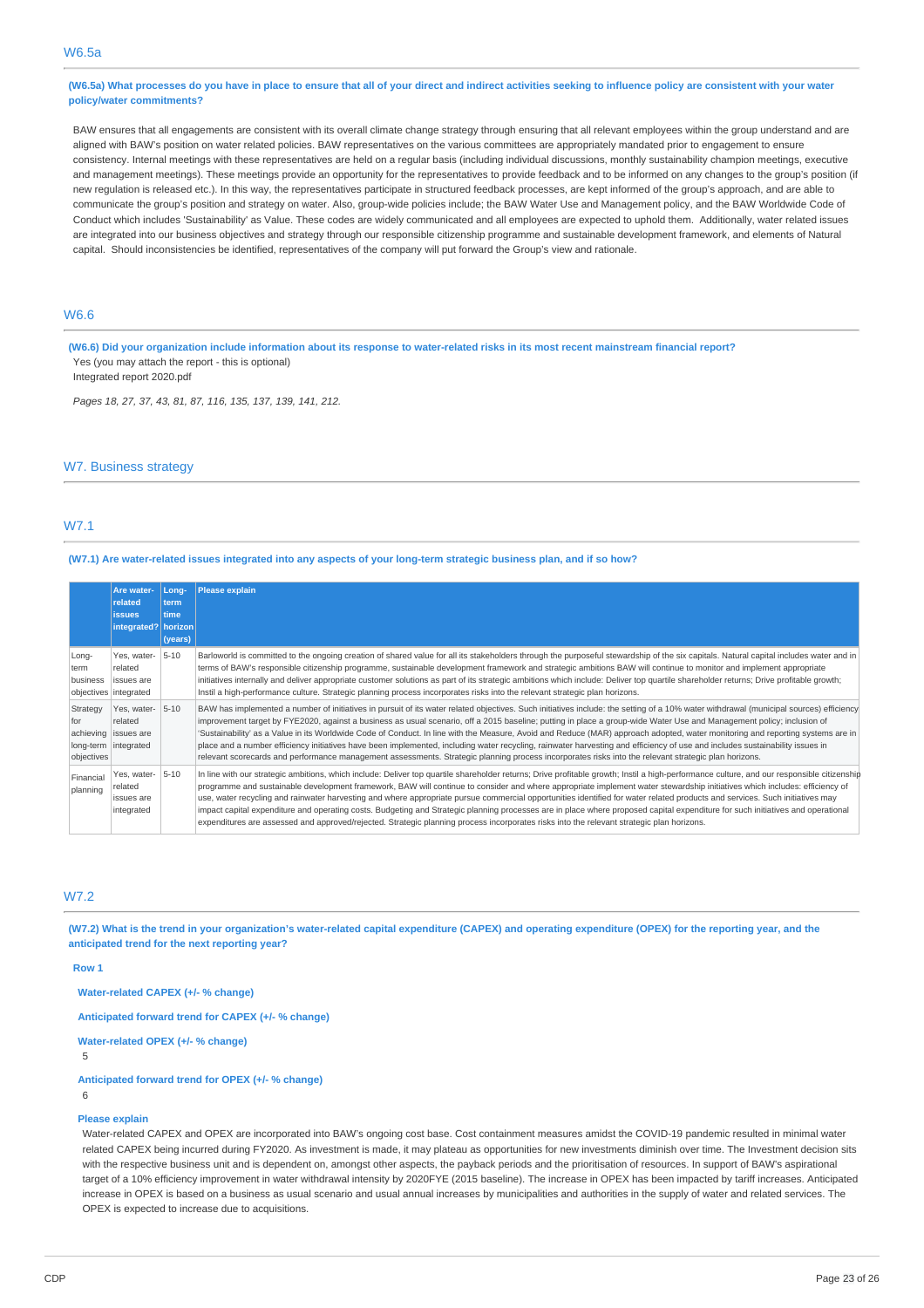# W7.3

### **(W7.3) Does your organization use climate-related scenario analysis to inform its business strategy?**

| Use of   | <b>Comment</b>                                                                                                                                                                                              |
|----------|-------------------------------------------------------------------------------------------------------------------------------------------------------------------------------------------------------------|
| climate- |                                                                                                                                                                                                             |
| related  |                                                                                                                                                                                                             |
| scenario |                                                                                                                                                                                                             |
| analysis |                                                                                                                                                                                                             |
|          | Row No plans Despite BAW's water withdrawal volumes not being significant (FY20: 612 ML - municipal sources), it considers a number of environmental-related risks to its operations and value chain. These |
| for the  | include water and related physical risks due to changing weather patterns; regulatory and financial risks associated with water; operational risks due to constraints in the supply and the availability    |
|          | next two   of natural resources, such as water. In considering such risks and related opportunities, a number of variables are considered, some of which may overlap with the various climate related       |
| years    | scenarios. The group has a comprehensive strategic planning process that's includes identified major risks and opportunities. These plans are presented at various levels within the organisation and       |
|          | include an overall presentation to the Board. This process takes place on an annual basis and consider issues that may overlap with a scenario analysis.                                                    |

# W7.4

### **(W7.4) Does your company use an internal price on water?**

### **Row 1**

### **Does your company use an internal price on water?**

No, and we do not anticipate doing so within the next two years

### **Please explain**

BAW is not a significant water user (FY20: Group (16 countries): 612 ML; RSA - 560 ML) from municipal supplies in FY2020. In the circumstances and to the extent that water pricing is required for analysis, strategic planning purposes, or in any assessment (e.g. rainwater harvesting and recycling investment ) BAW would use the current price of water with appropriate projected price increases. Water is predominantly used for washing of vehicles, plant and equipment and does not form part of the product. Essentially all water is appropriately filtered and treated and discharged back into the local municipal reticulation systems. Small volumes of water are consumed by employees, used for gardening or evaporated during washing, but this is not separately metered. Given the nature of use and operations, consumption volumes have been assumed to equate to 5% of water withdrawal volumes.

## W8. Targets

# W8.1

### **(W8.1) Describe your approach to setting and monitoring water-related targets and/or goals.**

|  | Levels<br>for                                                                                                                                                                       | lat                                       | Monitoring Approach to setting and monitoring targets and/or goals                                                                                                                                                                                                                                                                                                                                                                                                                                                                                                                                                                                                                                                                                                                                                                                                                                                                                                                                                                                                                                                                                                                                                                                                                                                                                                                                                                                                               |
|--|-------------------------------------------------------------------------------------------------------------------------------------------------------------------------------------|-------------------------------------------|----------------------------------------------------------------------------------------------------------------------------------------------------------------------------------------------------------------------------------------------------------------------------------------------------------------------------------------------------------------------------------------------------------------------------------------------------------------------------------------------------------------------------------------------------------------------------------------------------------------------------------------------------------------------------------------------------------------------------------------------------------------------------------------------------------------------------------------------------------------------------------------------------------------------------------------------------------------------------------------------------------------------------------------------------------------------------------------------------------------------------------------------------------------------------------------------------------------------------------------------------------------------------------------------------------------------------------------------------------------------------------------------------------------------------------------------------------------------------------|
|  | targets<br>and/or                                                                                                                                                                   | corporate<br>level                        |                                                                                                                                                                                                                                                                                                                                                                                                                                                                                                                                                                                                                                                                                                                                                                                                                                                                                                                                                                                                                                                                                                                                                                                                                                                                                                                                                                                                                                                                                  |
|  | goals                                                                                                                                                                               |                                           |                                                                                                                                                                                                                                                                                                                                                                                                                                                                                                                                                                                                                                                                                                                                                                                                                                                                                                                                                                                                                                                                                                                                                                                                                                                                                                                                                                                                                                                                                  |
|  | Row   Company-<br>wide<br>targets<br>and goals<br><b>Business</b><br>level<br>specific<br>targets<br>and/or<br>goals<br>Activity<br>level<br>specific<br>targets<br>and/or<br>goals | monitored<br>at the<br>corporate<br>level | Targets are Sustainable development objectives, including water related targets, are compiled bottom-up from business units, to divisional and then aggregated to a group-level. Targets are<br>proposed to and endorsed by the Group Social, Ethics and Transformation Committee (previously Risk and Sustainability Committee) and as part of the strategic planning process.<br>BAW has set a group aspirational target of 10% efficiency improvement of water withdrawal intensity by 2020FYE against a business as usual scenario (2015 baseline year), further<br>supported by BAW Water Use and Management Policy. Despite BAW not achieving the group aspirational target, ie. the FYE2020 Water Withdrawal intensity (KL/R'm Revenue)<br>regressed by 27% over the 2015 baseline, the volume of water withdrawn decreased by 13% at FYE2020 against the 2015 baseline. The policy re-affirms BAW's commitment to<br>measuring, monitoring, managing and reporting its water usage as an aspect of standard business practice and to proactively implement initiatives to conserve water. Water<br>monitoring systems are in place at most major sites to measure withdrawals and identify opportunities for efficiencies. Performance against set targets are included in the Safety,<br>Health and Environment report that is tabled at divisional risk and sustainability committees, and the Group Social, Ethics and Transformation Committee on a quarterly basis. |

# W8.1a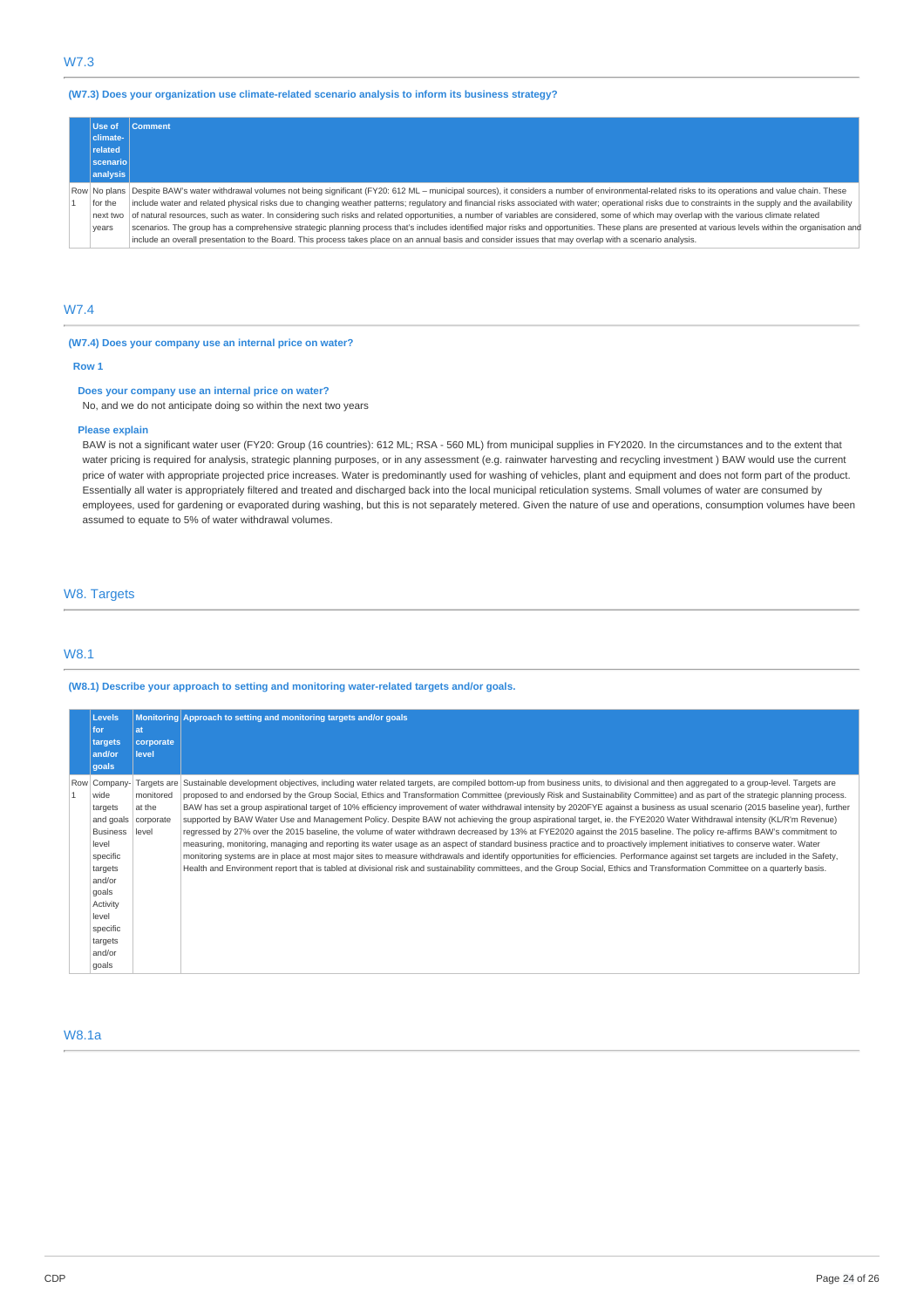#### (W8.1a) Provide details of your water targets that are monitored at the corporate level, and the progress made.

**Target reference number** Target 1

### **Category of target**

Other, please specify (Improve water withdrawal intensity)

**Level**

Company-wide

**Primary motivation** Water stewardship

### **Description of target**

BAW has set a group aspirational target of 10% efficiency improvement in water withdrawal intensity by 2020FYE off a 2015 baseline year.

#### **Quantitative metric**

Other, please specify ( % reduction per ZAR revenue)

**Baseline year**

2015

**Start year** 2016

**Target year** 2020

### **% of target achieved**

 $\Omega$ 

### **Please explain**

While the year-on-year analysis of the aspirational efficiency target give a sense of performance, the absolute volumes in this regard must be seen in the context of activity levels over the respective target period. As at FY2020 the water withdrawal intensity efficiency improvement target was not achieved and regressed by 27% against the 2015 Water withdrawal intensity (KL/R'm revenue) baseline. Calculation: (FYE20 Intensity (12.3) - 2015 baseline intensity (12.0) / Targeted Intensity improvement (10.8)). Despite BAW not achieving the group aspirational target, ie. the FYE2020 Water Withdrawal intensity (KL/R'm Revenue) regressed by 27% over the 2015 baseline, the volume of water withdrawn decreased by 13% at FYE2020 against the 2015 baseline.

### W9. Verification

# W9.1

(W9.1) Do you verify any other water information reported in your CDP disclosure (not already covered by W5.1a)? No, we do not currently verify any other water information reported in our CDP disclosure

## W10. Sign off

### W-FI

(W-FI) Use this field to provide any additional information or context that you feel is relevant to your organization's response. Please note that this field is optional **and is not scored.**

### W10.1

**(W10.1) Provide details for the person that has signed off (approved) your CDP water response.**

|       | Job title                                | <b>Corresponding job category</b>  |
|-------|------------------------------------------|------------------------------------|
| Row 1 | <b>Group Sustainability Manager</b><br>. | Environment/Sustainability manager |

# W<sub>10.2</sub>

(W10.2) Please indicate whether your organization agrees for CDP to transfer your publicly disclosed data on your impact and risk response strategies to the CEO Water Mandate's Water Action Hub [applies only to W2.1a (response to impacts), W4.2 and W4.2a (response to risks)]. Yes